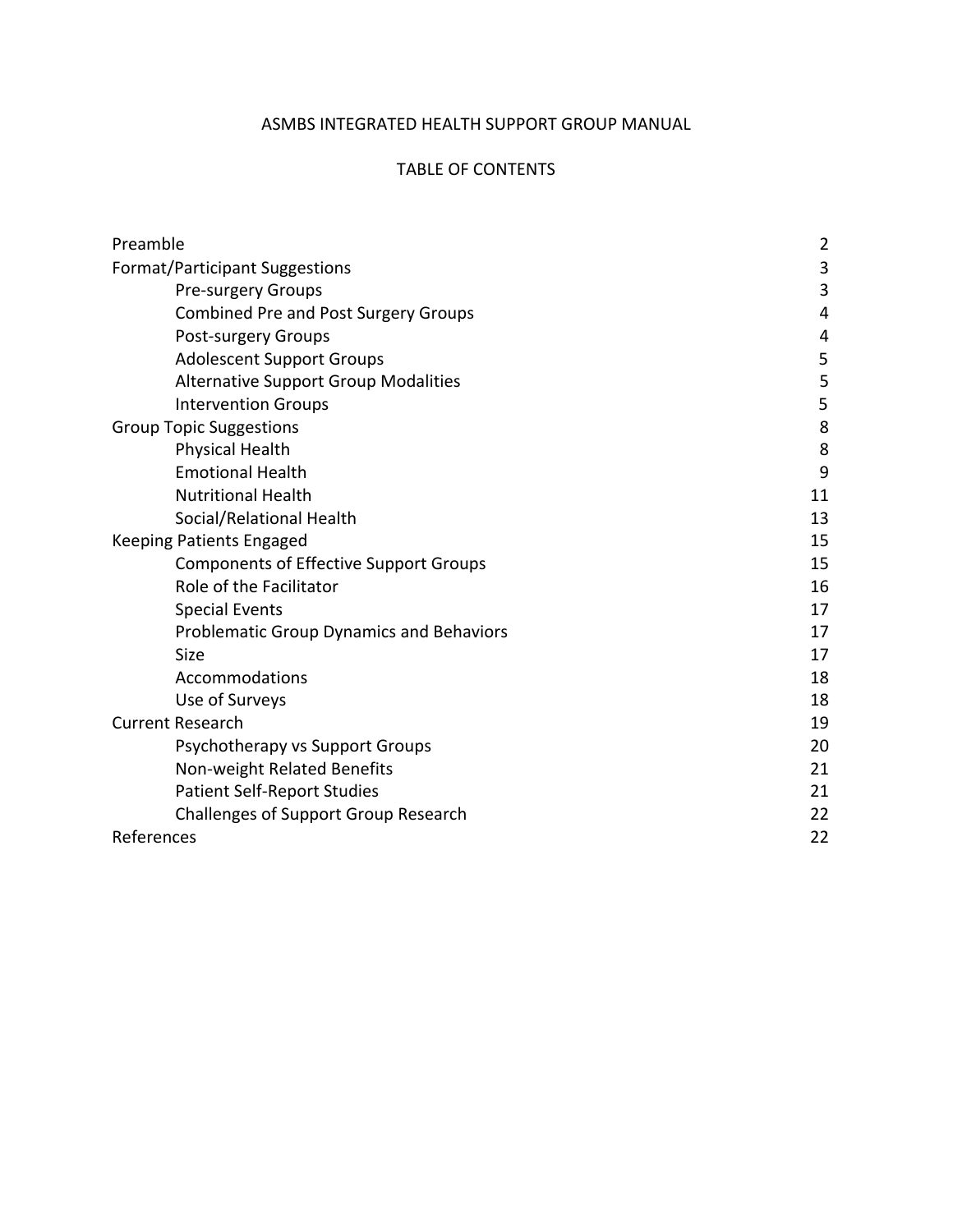The ASMBS Bariatric Surgery Support Group Facilitator Manual is intended to help bariatric support group leaders create and provide a productive, safe, and caring environment that will allow patients and their support networks to freely express their concerns and give them an opportunity to learn from others.

The Manual discusses the value of patient support groups, while offering an up-to-date look at research about their effectiveness. It offers a rationale for keeping patients engaged and provides suggestions about how the facilitator might do this. Information is provided about the various types of groups that can be offered to patients. Perhaps most importantly, a detailed chapter about relevant topics and content of support groups is offered for the facilitator to consider. New technologies and alternative support group formats such as online support modalities are also mentioned.

Just as bariatric surgery is a powerful tool that assists the patient in achieving their weight loss goals, we hope this Manual is utilized by facilitators, novice or experienced, to not only help the patient achieve, but maintain optimal lifelong weight loss and health. The support group committee recognizes that without creative, compassionate, dedicated and knowledgeable support group facilitators, the bariatric patient's tool box would be incomplete. It is our hope that you read, re-read, review, and utilize this Manual to assist you in augmenting and expanding your skill set as a support group facilitator.

In closing, the information provided in the Support Group Facilitator Manual consists of suggestions that may be helpful to group facilitators. This information is not intended to establish a standard of care or to be legally binding in any way. The Manual is intended to be a living document, one that can be periodically updated as new research and information emerge. More importantly, we hope that as facilitators you will feel free to share your feedback so that the IHSG Committee can make periodic modifications to the Manual, keeping it fresh and relevant.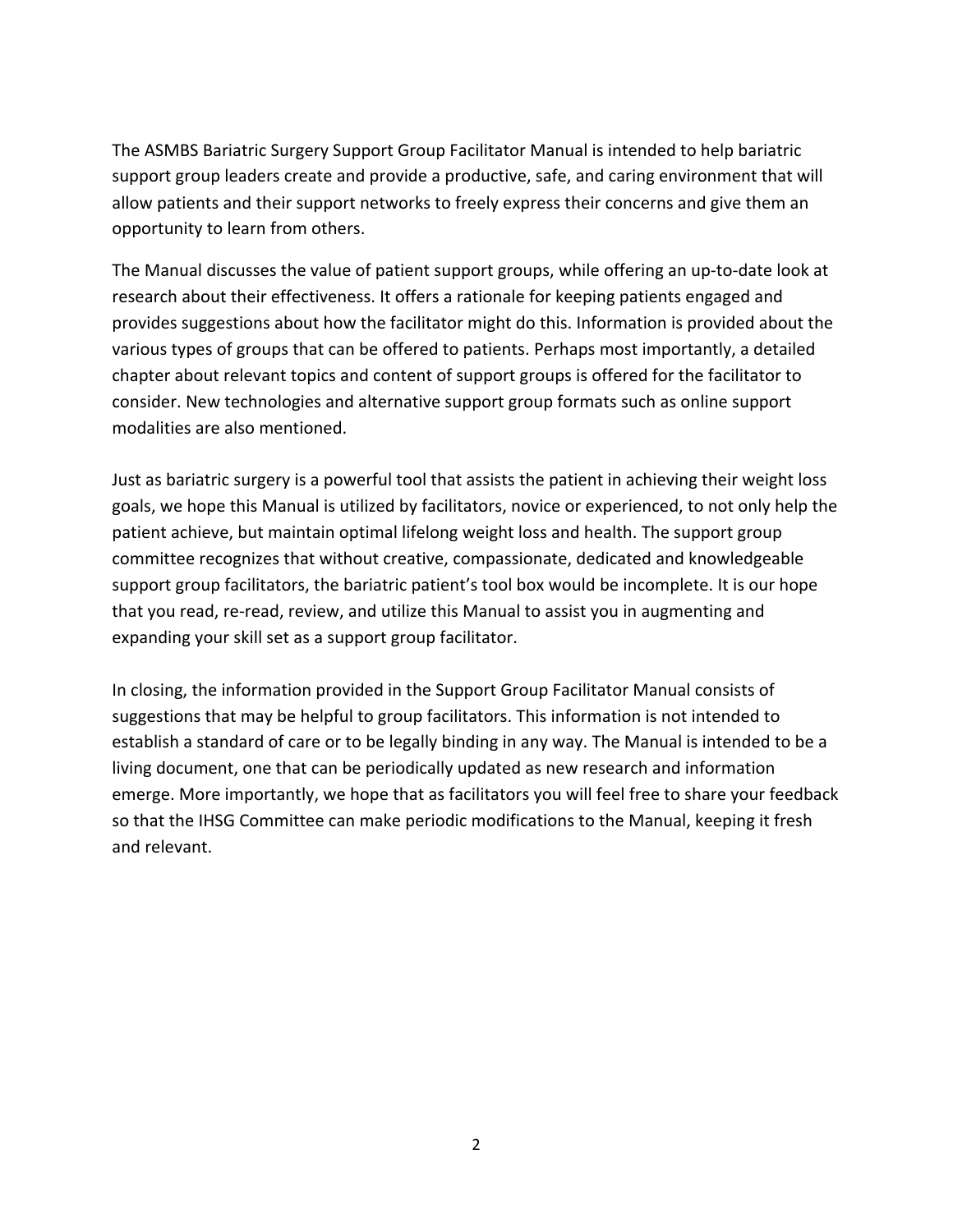#### **Section 1: Format/Participant Suggestions**

The available research clearly highlights the importance of making support groups and related structures available to bariatric surgery patients, and provides evidence that support group participation may enhance bariatric outcomes [1-4]. Support groups have the ability to provide valuable information to patients, while helping them deal with unexpected challenges. They also provide an opportunity for patients to create a broader social/relational support network. Such groups can also be important resources for patients' family members and supporters.

When starting a group, it is important to establish the group contract, in which the basic rules of group participation are made clear. This can be spelled out in writing or can be reviewed verbally at the start of the meeting. To meet MBSAQIP standards, groups must be supervised by a licensed health care provider and run at least quarterly, with documentation of the time, location, agenda, and supervisor. Sign-in sheets serve as satisfactory documentation as long as they include the aforementioned information. Individuals participating in groups should be informed of the importance of focusing on their own issues and maintaining the confidentiality of information shared. Group leaders are encouraged to try to involve as many individuals as possible in group discussions.

It is important to provide guidance for managing groups that include both pre-operative and post-operative patients. Pre-operative patients may still be considering surgery. Postoperative patients will be in differing stages of recovery from surgery, and learning how to move forward with weight loss and maintenance. Support group leaders will want the content of the group sessions to be relevant to both. Suggestions are included below.

There is nothing in the literature to suggest that particular group formats are likely to be most effective in improving patient retention and enhancing weight loss maintenance. There are many possible formats for support groups, though, and suggestions are noted below. While this list is not exhaustive, it is intended to provide the support group facilitator with a range of options. Specific parameters, such as the frequency of group meeting, group size, etc. must be determined by the needs of each program and its patients, but monthly meetings appear to be most common.

#### **Pre-surgery Groups**

- For patients only or patients and their significant others
	- $\circ$  Specific, scheduled topics vs. open forum or a combination of the two
	- o Educational focus vs. process/sharing orientation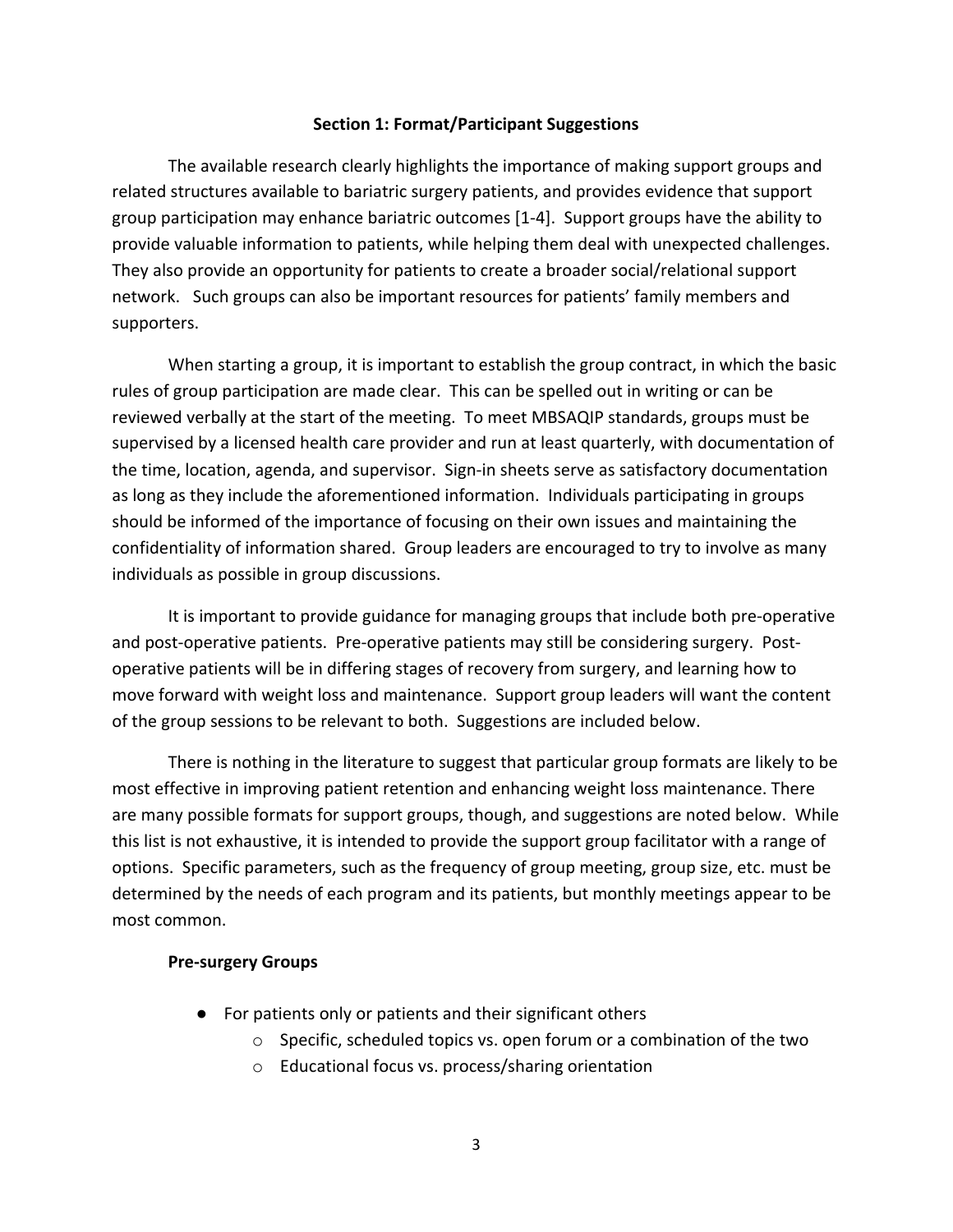$\circ$  Adolescents and their family members may be likely to benefit from a separate pre-surgery group

## **Combined Pre- and Post-surgery Groups**

- Pre- and post-op patients only or patients and their support people
- Specific, scheduled topics vs. open forum or a combination of the two
- Adult vs. adolescent groups
- Establish a Buddy system whereby pre-surgery patients are connected with postsurgery patients for support.
- Hold a combined group meeting for half the meeting time, and separate pre- and post-surgery groups for half the meeting time.
- Focus on support group meeting content that applies to both populations such as mindful eating, arranging one's home and work environments for success, and hunger versus cravings.

## **Post-surgery Groups**

- For patients only or patients and their support people
- Closed membership vs. open membership groups
- Time-limited vs. ongoing
	- o Specific, scheduled topics vs. open forum or a combination of the two
	- o May stratify by:
		- Time since surgery (e.g. < 1 year vs. > 1 year post-surgery)
		- Type of surgery (specific groups for LAGB, LSG, RYGB)
		- Gender
		- Support person focus
		- Age (e.g. adolescent vs. adult)
		- Specific needs
			- Ongoing education
			- Process/problem oriented
			- Back on track focus
			- Targeted audience
				- o Individuals who abuse alcohol or other substances
					- May involve local AA, NA meetings nearby
				- $\circ$  Individuals who engage in binge or night eating
					- **EXED**: Specific CBT groups are especially effective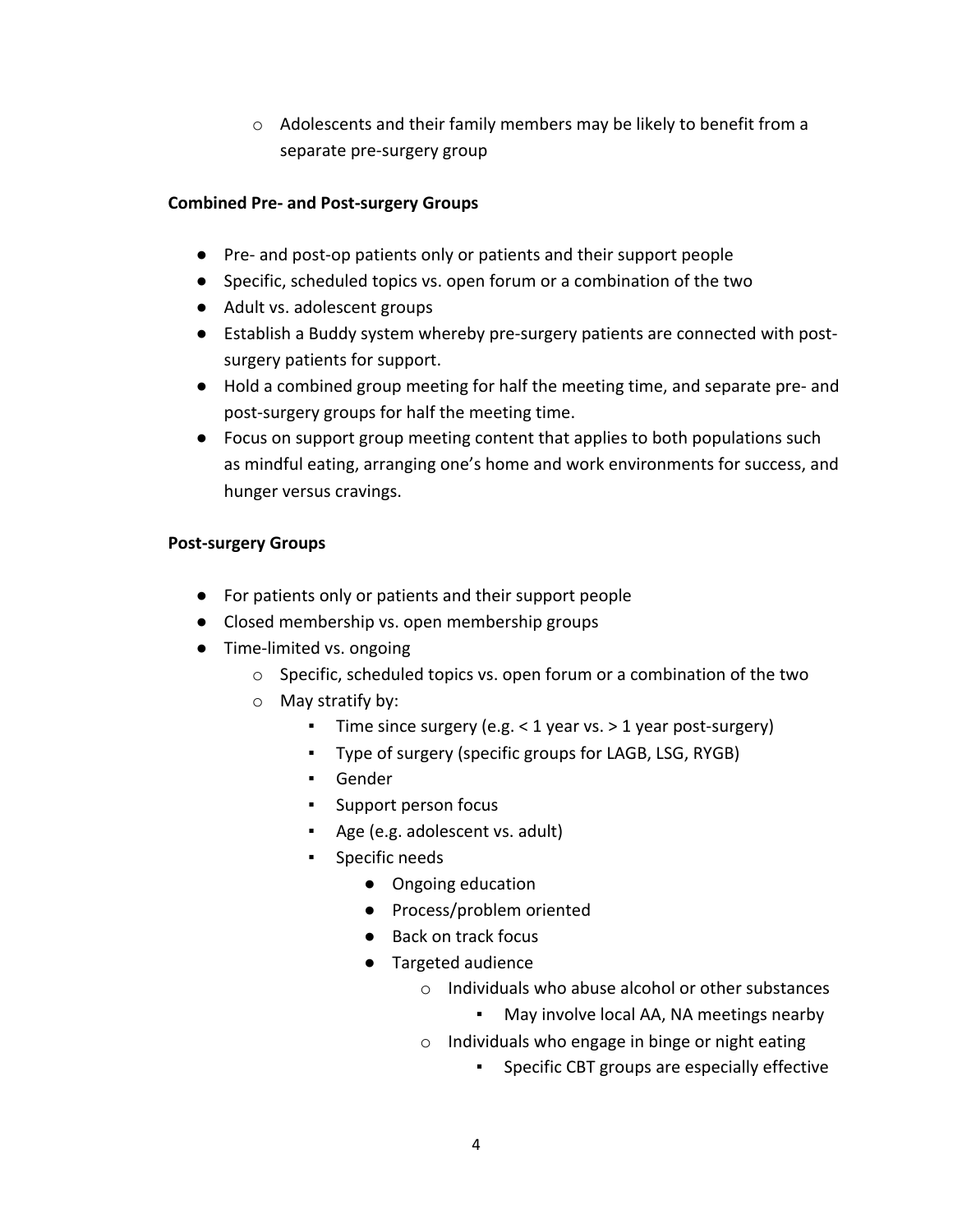## **Adolescent Support Groups**

- For ages ranging 16-21 years old
- Run by individuals with specific adolescent training and experience
- Require extra attention to dietary recommendations, exercise expectations, and how to utilize the surgery - given developmental status
- Parental/family attendance
	- o For all or part of the group, may have a separate breakout for parents and family members
- Age appropriate topic focus
	- $\circ$  May involve group activities to teach nutrition topics, eating out, grocery shopping, and more
	- $\circ$  Use technology to engage the group: video clips and short powerpoint presentations
	- o Interactive discussions addressing both peer and familial issues, involving the behavioral health clinician
	- o Should integrate social media, which may include the capacity for staying in touch in between groups and group reminders/announcements

# **Alternative Support Group Modalities**

- Online support groups
	- $\circ$  Can tailor to various patient needs while also reaching a broader population
	- o May utilize social media such as Facebook, Google+, and Yahoo Groups
	- o Video conferencing using programs such as GoToMeeting, WebEx, Fuze
- Phone conference groups
- Peer run support groups
- Mentorship programs
	- o Patients that are at least one year post-op
	- o Patients that have been successful in weight loss
	- o Patients that are active in support group
	- o Must ensure that these programs conform to HIPPA, hospital policies, and agree not to give medical or diet advice

### **Intervention Groups**

Intervention groups and support groups differ in several ways (See Table 1 below), but have common factors including having group norms (e.g., non-judgmental environment,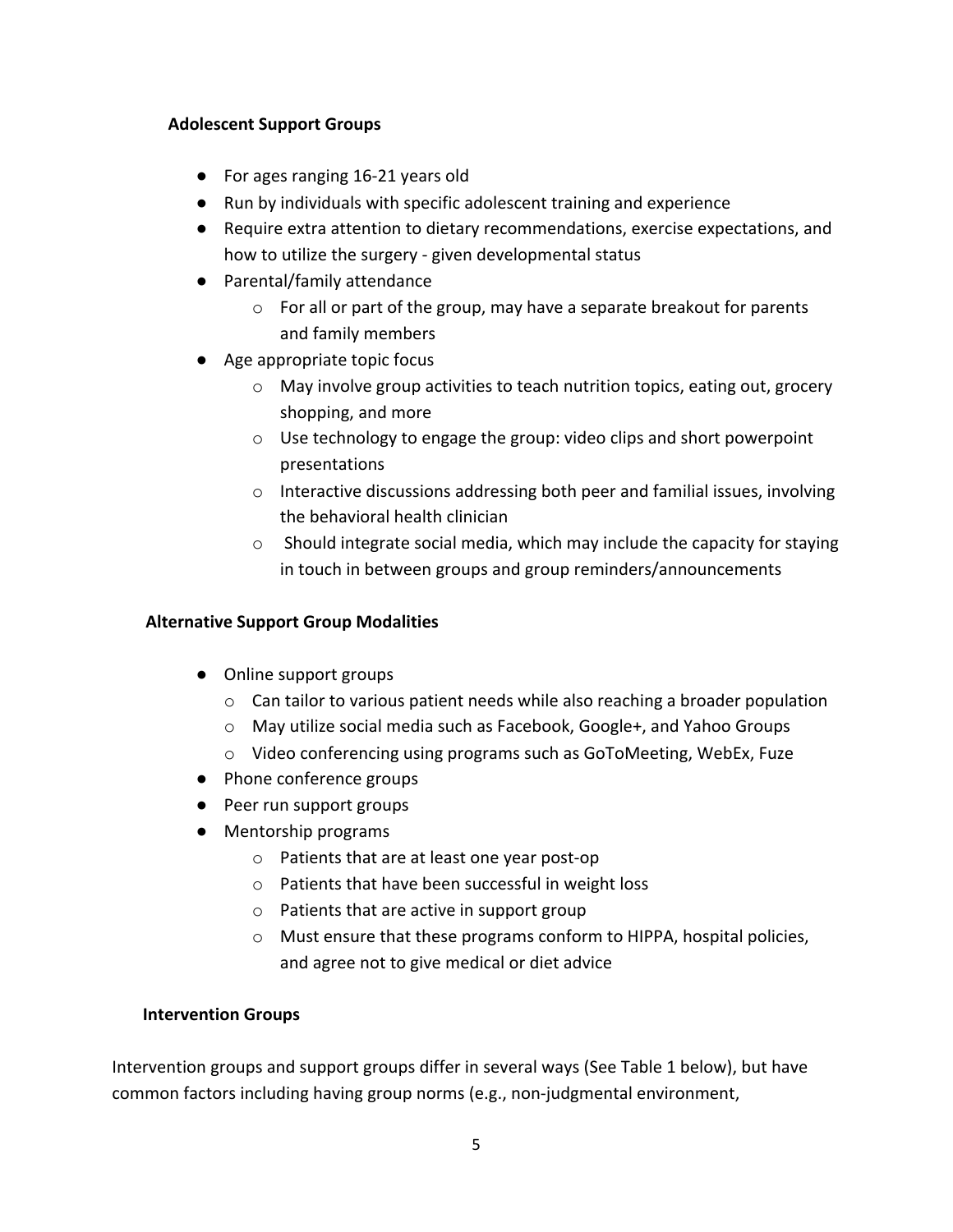confidentiality, and respect for others) and having an individual present to provide management and direction. Patients may feel especially comfortable sharing emotional eating concerns in a support group setting. Thus, support groups offer a potential opportunity for screening for more serious pathology.

The subject of eating disorders (e.g., Binge Eating Disorder, Night Eating Syndrome, and Bulimia Nervosa) and disordered eating (e.g., loss of control eating, graze eating, and chewing/spitting out of food) may arise during support groups. The re-emergence of eating pathology after bariatric surgery is underreported, rare for classical eating disorders of Anorexia Nervosa and Bulimia Nervosa, and is still poorly understood [5]. For patients who are in need of more intensive emotional support or intervention, a support group is not an appropriate setting to address such issues. Thus, it is important to know when to refer the patient for evaluation and treatment (individual or group) for an eating disorder.

| <b>Support Group</b>                        | <b>Intervention Group</b>                                                                |
|---------------------------------------------|------------------------------------------------------------------------------------------|
| Non-clinical                                | Clinical in nature                                                                       |
| May have a session topic or an open forum   | Targets specific concerns (e.g., mood<br>disorder, binge eating disorder, social skills) |
| Provides information, education, coping     | Typically follows a standardized protocol                                                |
| strategies, peer support, and suggestions   | utilizing empirically-based strategies                                                   |
| Can be directed by many individuals: health | Typically facilitated by a licensed provider                                             |
| care provider, psychologist, trainee,       | with experience providing mental health                                                  |
| patient/peer, guest speakers, panels        | treatment                                                                                |
| Support persons may be welcome              | Patients only                                                                            |
| No record keeping (other than attendance)   | Documentation required                                                                   |
| or appointment needed                       |                                                                                          |
| Free                                        | Co-pay, fees, and/or billed to insurance                                                 |

Table 1. Differences Between Support Groups and Intervention Groups

- 1. Livhits M, Mercado C, Yermilov I, Parikh JA, Dutson E, Mehran A, Ko CY, Shekelle PG, Gibbons MM. Is social support associated with greater weight loss after bariatric surgery?: A systematic review. Obes Rev. 2011 Feb;12(2):142-8.
- 2. Kaiser KA, Franks SF, Smith AB. Positive relationship between support group attendance and one-year postoperative weight loss in gastric banding patients. Surg Obes Relat Dis. 2011 Jan-Feb;7(1):89-93.
- 3. Orth WS, Madan AK, Taddeucci RJ, Coday M, Tichansky DS. Support group meeting attendance is associated with better weight loss. Obes Surg. 2008 Apr;18(4):391-4.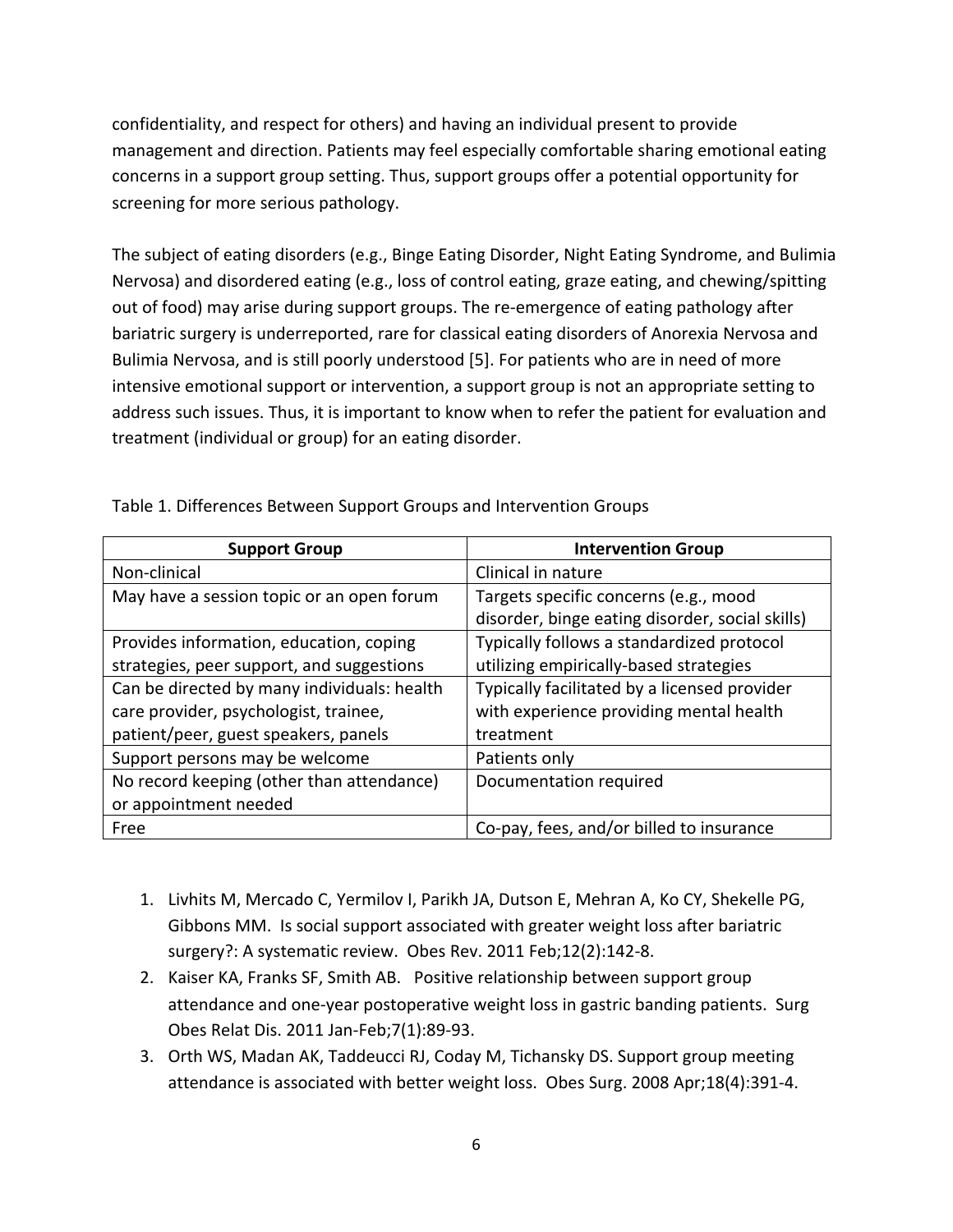- 4. Song Z, Reinhardt K, Buzdon M, Liao P. Association between support group attendance and weight loss after Roux-en-Y gastric bypass. Surg Obes Relat Dis. 2008 Mar-Apr;4(2):100-3.
- 5. Marino, J.M., Ertelt, T.W., Lancaster, K., Steffen, K., Peterson, L., de Zwaan, M., & Mitchell, J.E. (2012). The Emergence of eating pathology after bariatric surgery: A rare outcome with important clinical implications. International Journal of Eating Disorders, 45, 179 – 184.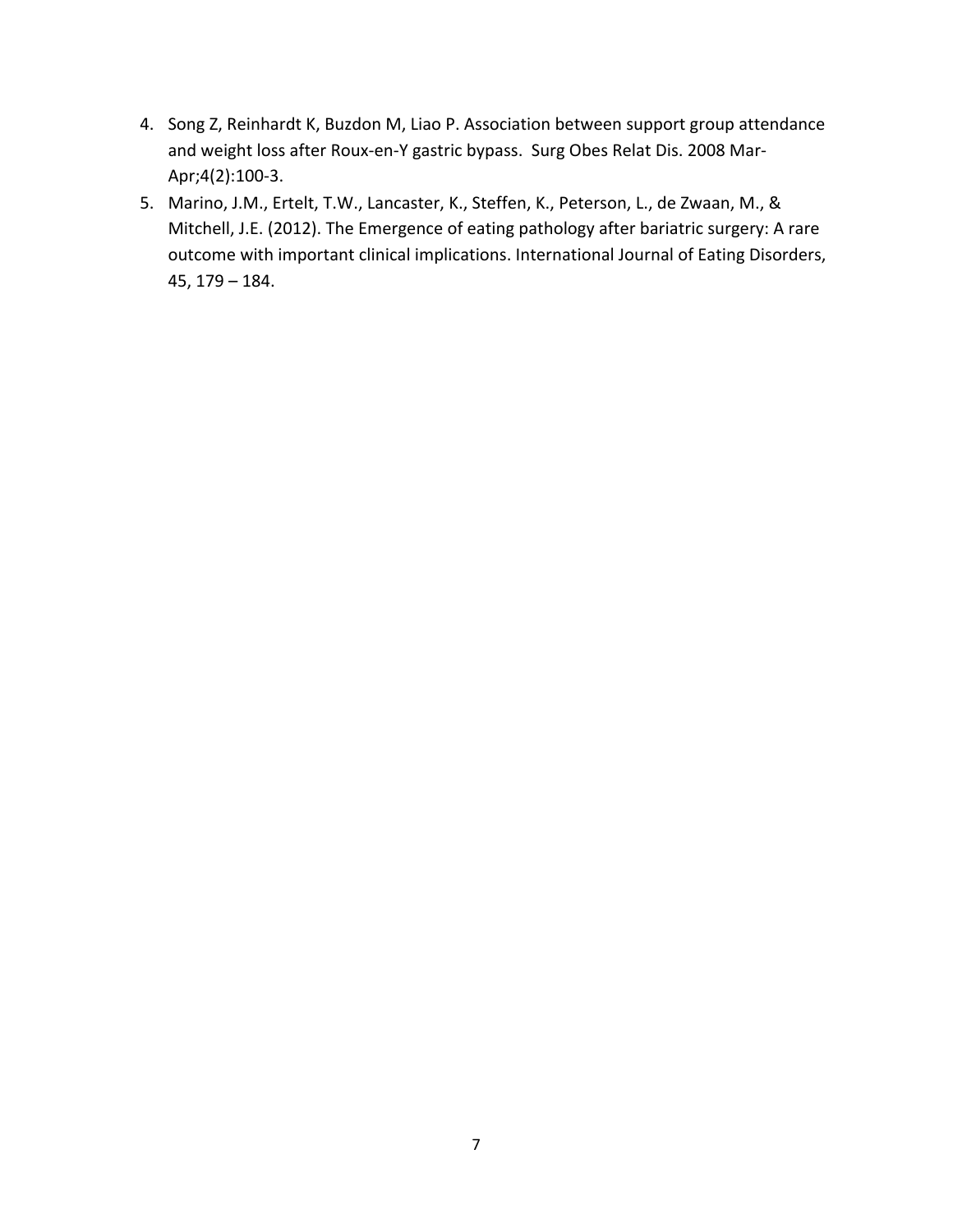## **Section 2: Group Topic Suggestions**

Support groups are a wonderful avenue for patients to gain knowledge, network with other bariatric patients, and obtain meaningful support. Effective support groups may optimize long term post-surgery weight loss outcomes for their patients. It is our role as support group leaders to provide a variety of topics to keep groups exciting, informative, useful, and welcoming. This can help to ensure maximum support group attendance and participation, while encouraging patient retention for years to come. Keeping patients and their support systems engaged and enthused is an ongoing and sometimes challenging endeavor. Below is a list of categories of possible group topics and themes to consider in your practice.

## **Physical Health**

- Managing medications and co-morbid health issues after surgery
	- o Communicating effectively with multiple providers: Sharing blood draw results, visits, and medication dosage changes with surgeon and PCP/other specialties in the short and long term post op period
- Post-bariatric surgery patient healthcare self-advocacy ideas and tips
	- o Review need for regular visits to PCP, dentist, GYN, specialists
- Periodic support group visits by bariatric surgeons, nurse practitioners, PCPs, etc.
- Learning the warning signs of potential issues such as dehydration, hypoglycemia, leaks, etc.
- Pregnancy issues following bariatric surgery
- Updates on research findings regarding biological mechanisms and obesity and mechanisms of action of WLS
- Importance of physical activity and exercise
	- $\circ$  Ideas to raise accountability: Gym or class commitment, exercise buddies, utilization of trainers, and support group discussion
	- o Holding walking groups or "support group" teams
	- o Participate in the Walk from Obesity or a local 5K as a group
	- o Invite a fitness professional to teach skills (i.e. Zumba, yoga, resistance bands)
- In conjunction with an exercise physiologist, teach the value of cardio vs. weight bearing exercise, and adaptive physical activities for those with limitations
- "Bariatric surgery in the news"; discussion of recent findings in the literature in an audience-friendly manner. Have the patients seen or read any information in popular news or television shows? e.g., effects of surgery on diabetes, new medications that may be approved, My 600 lb Life vs their own experience, etc.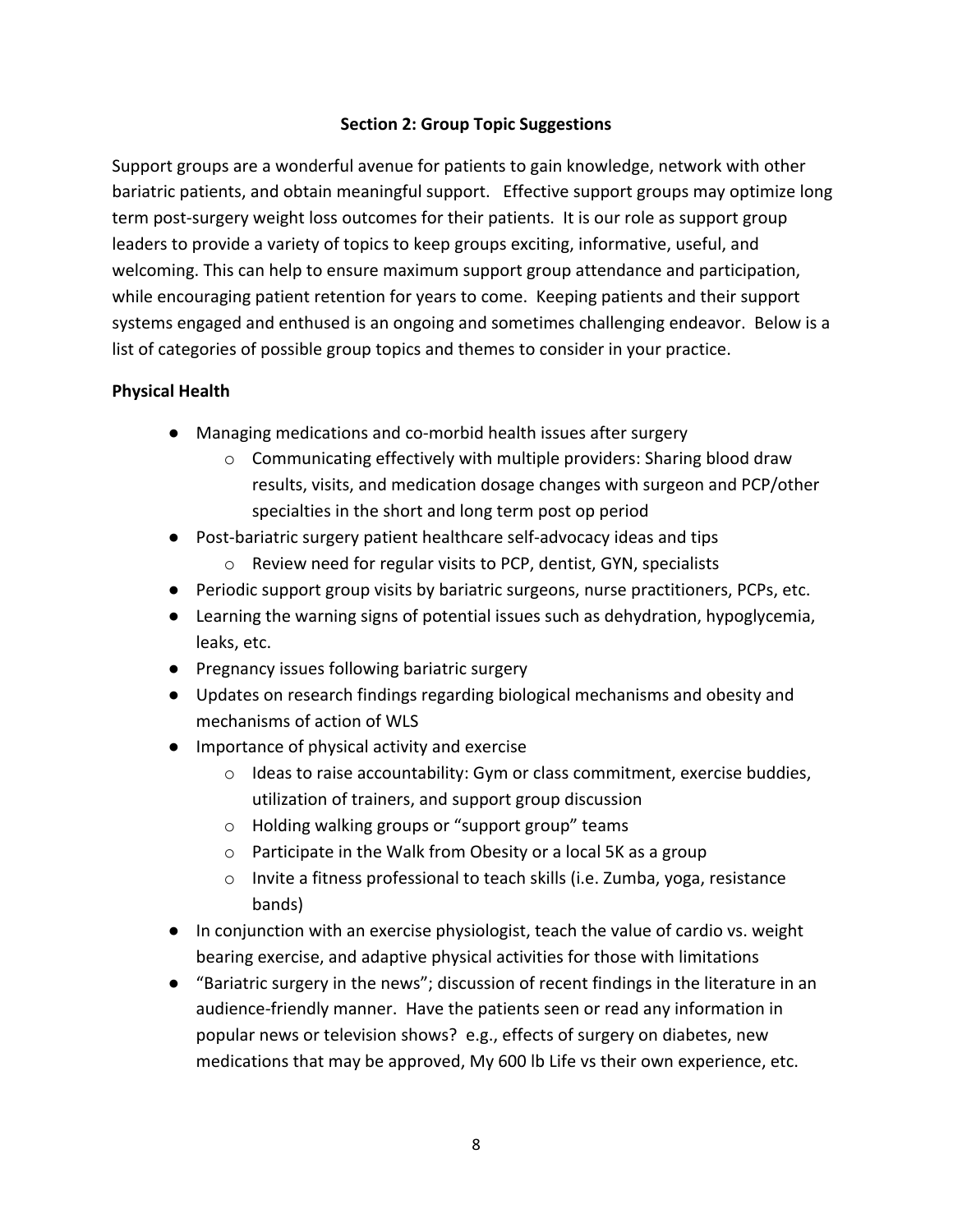# **Emotional Health**

- Mindful behaviors and habits
	- $\circ$  Offer a description/have a group discussion of mindfulness with examples. Provide relevant resources and readings about mindfulness and mindful eating
	- o Invite a local behavioral care health professional to offer instruction about mindfulness
	- $\circ$  Recommend individual therapy and counseling alternatives for mindfulness skillbuilding
- Identify the difference between and the potential consequences of adaptive versus maladaptive coping styles in the face of meaningful life stress
- Changing body image
	- o Visualization exercises, visits to stores and clothing catalogue review
	- $\circ$  Relevant readings, community and online resources to enhance post-op body image
	- o Invite a local art therapist to facilitate useful self-image awareness, enhancement exercises and activities
	- $\circ$  Discuss creative ideas and useful alternatives for dealing with loose and sagging skin
	- o Body contouring presentation facilitated by a plastic surgeon
	- $\circ$  Discussion of body image distortions that may occur after surgery and how to cope with them (e.g., not being able to see that weight has been lost when looking in the mirror)
	- $\circ$  Discussion of the impact that unattainable beauty standards often portrayed in the media can have on body image
- Image makeover/fashion show/fashion mentoring
	- o Bring in speaker for undergarment fitting, makeup application, accessories, hair stylist (could also include clothing donation or clothing exchange)
- Addictive behaviors (before and after surgery)
	- o Latest research based education (myth busting)
	- o Group discussion and instruction about alternative means for self-care
	- $\circ$  Sharing of resources and treatment options to address problematic addiction transfer behavior
	- o "Red flags" or warning signs for patients and their loved ones to be looking out for
- Creation of coping skills to address life stressors
	- o Identify problematic behavioral triggers and healthier alternative coping methods
	- o Group discussion of potential and real post-op life stressors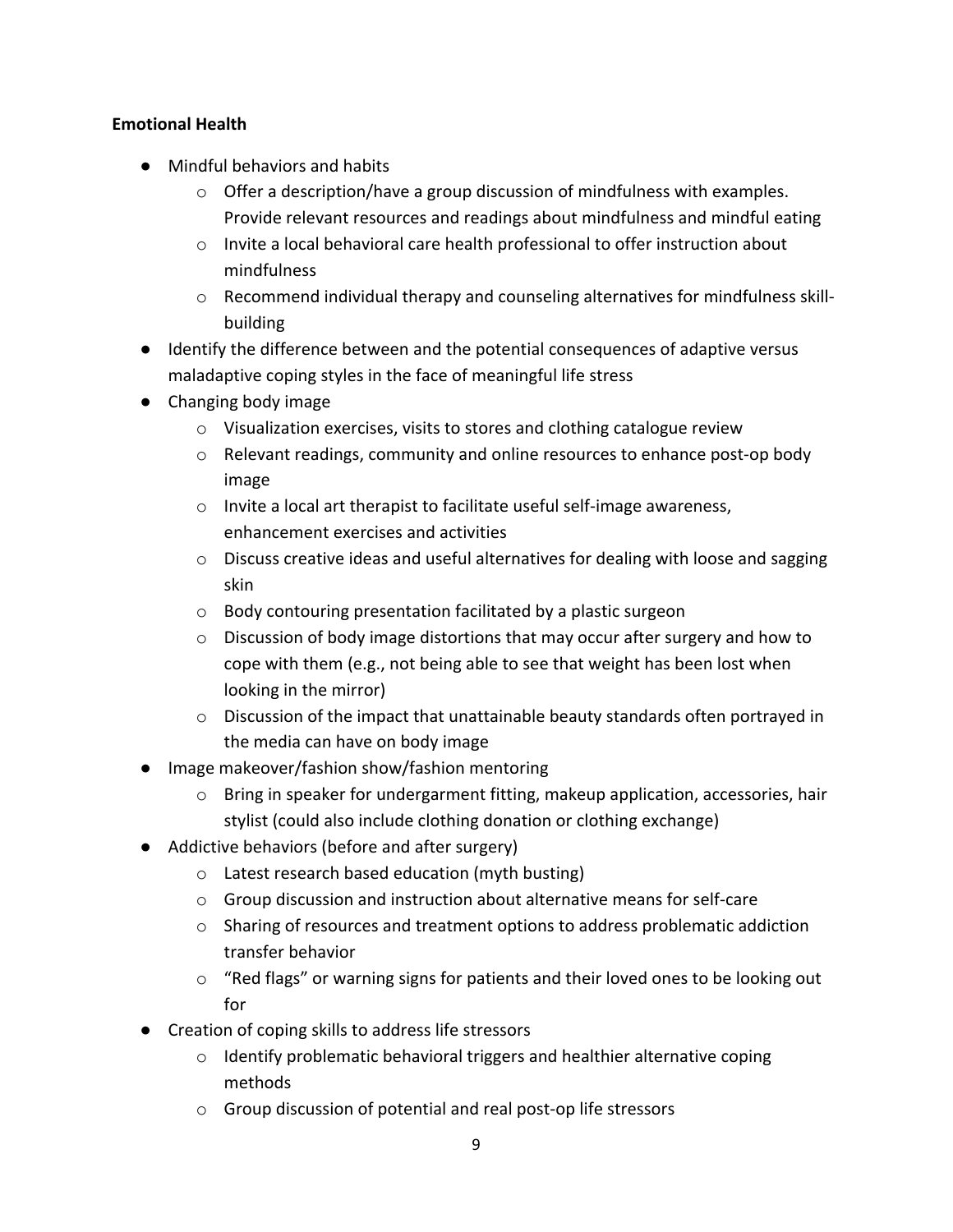- o User-friendly stress management ideas
- $\circ$  Relaxation training via deep breathing, guided imagery, progressive muscle relaxation
- $\circ$  How to best manage special occasions, holiday and other significant life stressors
- Enhancing self-confidence and self-worth
	- o Group sharing, buddy system, establishing one new insight for each group meeting
	- o Develop lists of positive personal qualities
	- o Identify new functional abilities as part of post-surgical identity
- Having mentors/ angels/ guides talk to group about their experiences
- Invite a local psychotherapist to discuss the risks associated with problematic coping strategies and the merits of therapy
- Self-Sabotage: how to recognize and meaningfully address it
- Facilitate skill-building with regard to assertiveness and healthy self-advocacy
- Eating disorders and bariatric surgery
	- $\circ$  Discuss food meanings and attachments, encourage additional support from focused programs and resources
	- o Define the ways in which disordered-eating might manifest itself postoperatively
	- $\circ$  Discuss how to determine when problematic eating after surgery reaches the point of needing professional assistance
	- o Provide resources and alternatives for meaningfully tackling emotionally/psychologically –disordered eating (psychotherapy, Overeaters Anonymous, Foodaholics Anonymous, online support sites)
	- $\circ$  NOTE: The focus should be on providing information on eating disorders not evaluation or treatment. If patients present with significant concerns, they should be referred to a licensed provider for evaluation to determine the need for focused treatment.
- Recognizing non-scale victories
	- o Reduction in medications, improvements in co-morbidities, completing a 5K, tying shoes, flying in an airplane without a seatbelt extender, etc.
- Open forum in which each member brings up an issue of relevance (equitable sharing)
- Patient testimonial in which post-op patients are the "Panel of Experts" who give their "testimony" as to how weight loss surgery has changed their lives
- Spirituality and the role of faith based activities and organizations
- Rekindling of old passions and hobbies and development of new ones
	- $\circ$  Patients volunteer to speak about new hobbies (gardening, scrapbooking, painting)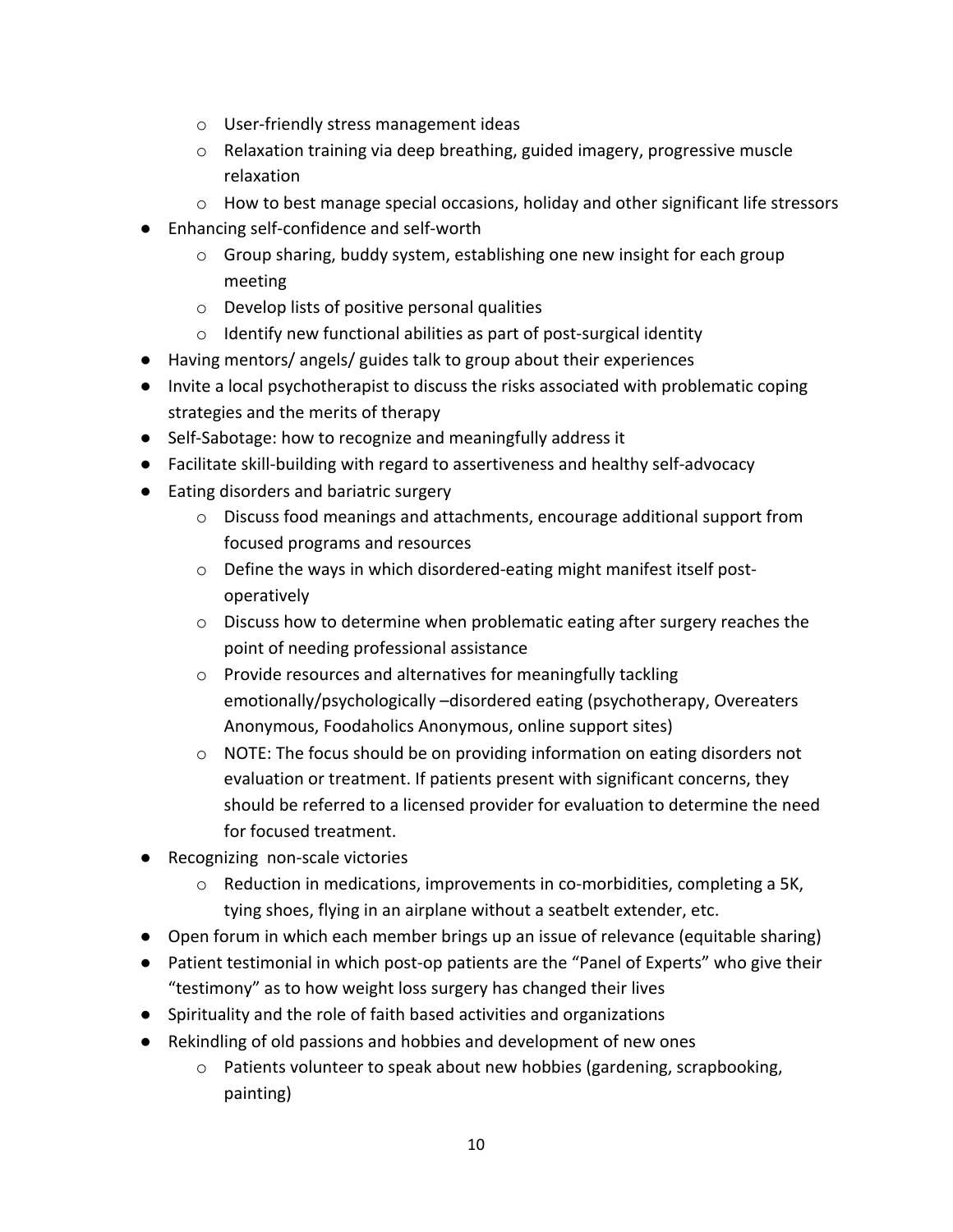- o Group sharing of personal favorites
- Each member of group writes an honest account of themselves and what they have learned or hope to learn and share with others on their journey
	- o Incorporate a "Letter to Myself" exercise where patients write to themselves about what motivated them to have surgery, how they are doing at this point (nutritionally, emotionally, medically, with exercise, etc.), motivational tips, goals they hope to accomplish for the year, and what to do if they are struggling (e.g., "If I still need additional help with the above goals, this letter is my reminder that I am not alone. I will seek support from the following people:…" Mail the letters to the patient in 6 months or 1 year.
- Ways to maintain motivation and help control eating
	- o Group members create a list of reasons they want to lose and/or maintain weight loss
	- $\circ$  Members can continually add to their list, and may choose to share with the group
- Addressing cognitive distortions/Identifying and challenging thinking errors such as:
	- o All-or-nothing thinking, "*Either I'm perfect on my food plan or I've failed."* Teach a healthy response, "*Just because I detoured from my plan today doesn't mean I'm a failure."*
	- o Discounting the positive, "*It doesn't' matter that I've lost a significant amount of weight, I deserve credit only after I've lost all my excess weight."* Healthy response, "I *can give myself credit for all the positive action I take."*
	- o Responding to sabotaging thoughts. For example: A group member is discouraged because post-operative weight loss has slowed. She may be thinking, "*This is terrible. I'll never be successful in losing weight."* Group discussion on evaluating sabotaging thoughts. "*What is the evidence that the thought is true? Is there another way to view the situation? What advice would I give a friend in a similar situation?"*

# **Nutritional Health**

- Involve a dietitian in planning and providing instruction and consultation
- Basic nutrition and fluid requirements
	- o Instruction for skillful bariatric nutrition label reading
	- o Discuss healthy nutrition strategies for optimal weight loss/ weight loss maintenance
- Developing sensible eating habits
	- $\circ$  Make food lists, plan meals ahead, on the go options, nutritional follow up
	- o Books showing healthier food choices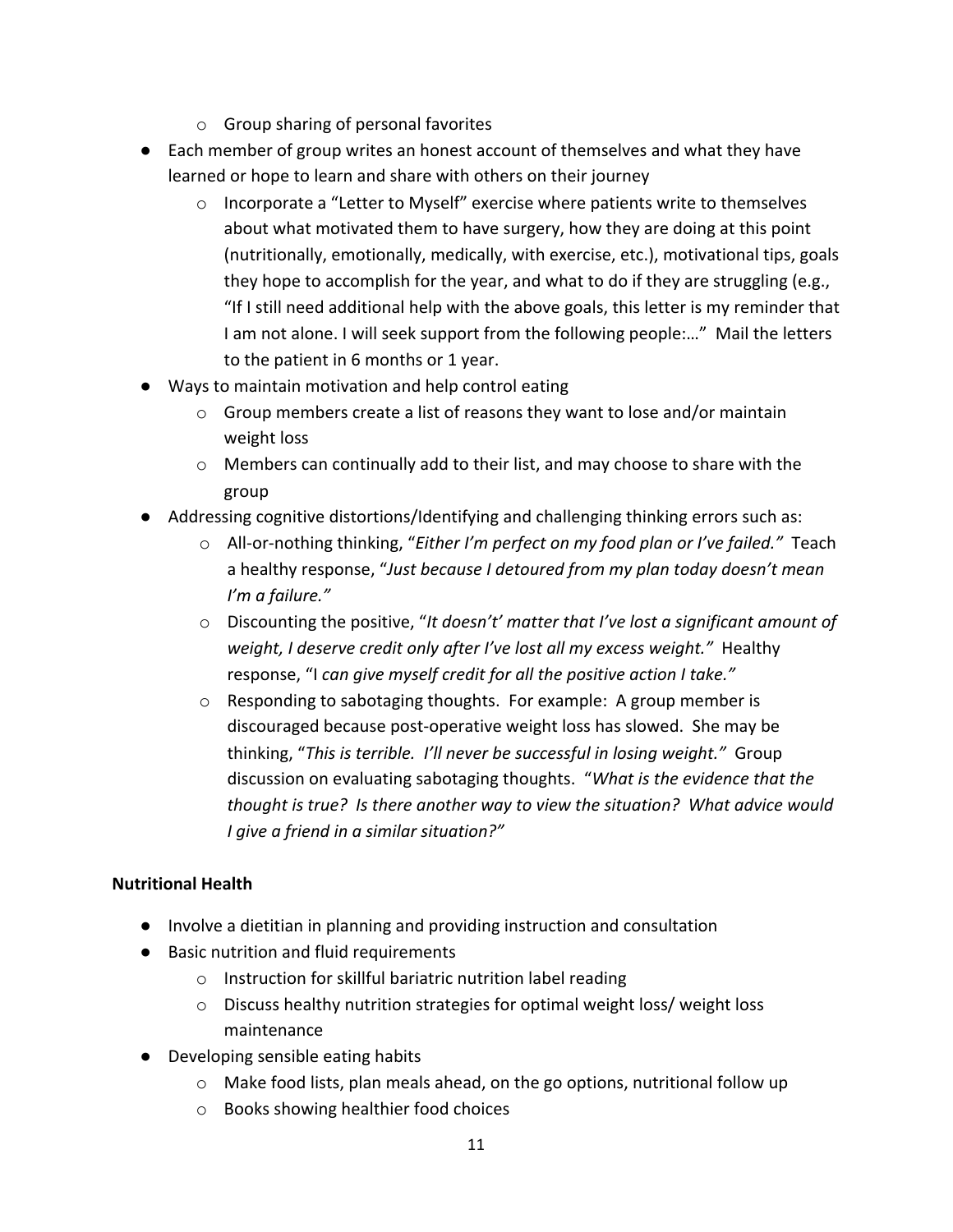- o How to order at restaurants
- o Plan a week of meals in group format
- o Discuss bariatric food substitutions
- o Teach about online cooking resources
- Creative meal preparation
	- o Alternatives for snacks, main courses, desserts, beverages, etc.
- Small group trip with dietitian to a supermarket
- Make sample grocery lists, focus on ingredients and best food pairings
- Virtual grocery store tours work with your local grocery chain and see if you can record a tour of the store
- Protein, vitamin and supplement maintenance
	- o Dietitian visits, encourage regular CBC/blood draw and visits to PCP/surgeon for review
	- o Host a protein supplement taste test and provide samples
	- $\circ$  Invite a bariatric vitamin company to provide free samples, patient discounts and/or a presentation
- Pot Luck/recipe sharing
	- $\circ$  Host a food/recipe exchange Have each patient bring their favorite post-op meal and multiple copies of their favorite recipes
- Cooking Demonstration Invite a dietitian or chef to prepare foods in various phases (puree meals, breakfast choices, holiday options, side dishes, etc.)
- Holiday, special occasion eating strategies
	- $\circ$  Potluck with group for ideas, pre-planning menus, recipe exchange, discussion of stress reduction techniques
	- $\circ$  Set up a faux potluck/holiday dinner where patients write the name of a dish on a piece paper (okay to have duplicates). Each patient gets a paper plate and "chooses" the food they will eat for that occasion—let them walk around the table. Use the time to review what strategies people may do before, during, and after this meal to set themselves up for success.
		- Coping techniques such as eating a bit beforehand, calling ahead to see what will be on the menu, bringing a safe food choice, staying farther away from the food at the gathering, protein first, dealing with "food pushers" or those with good intentions, focusing on interactions and not on the food, etc.
- Enhancing personal accountability by using food journals, goal setting, consistent reminders
	- o Review of phone apps- pros/cons. Examples include My Fitness Pal, Baritastic, BariApps, My Diet Coach, Fooducate, Happy Scale, MyPlate, LoseIt!,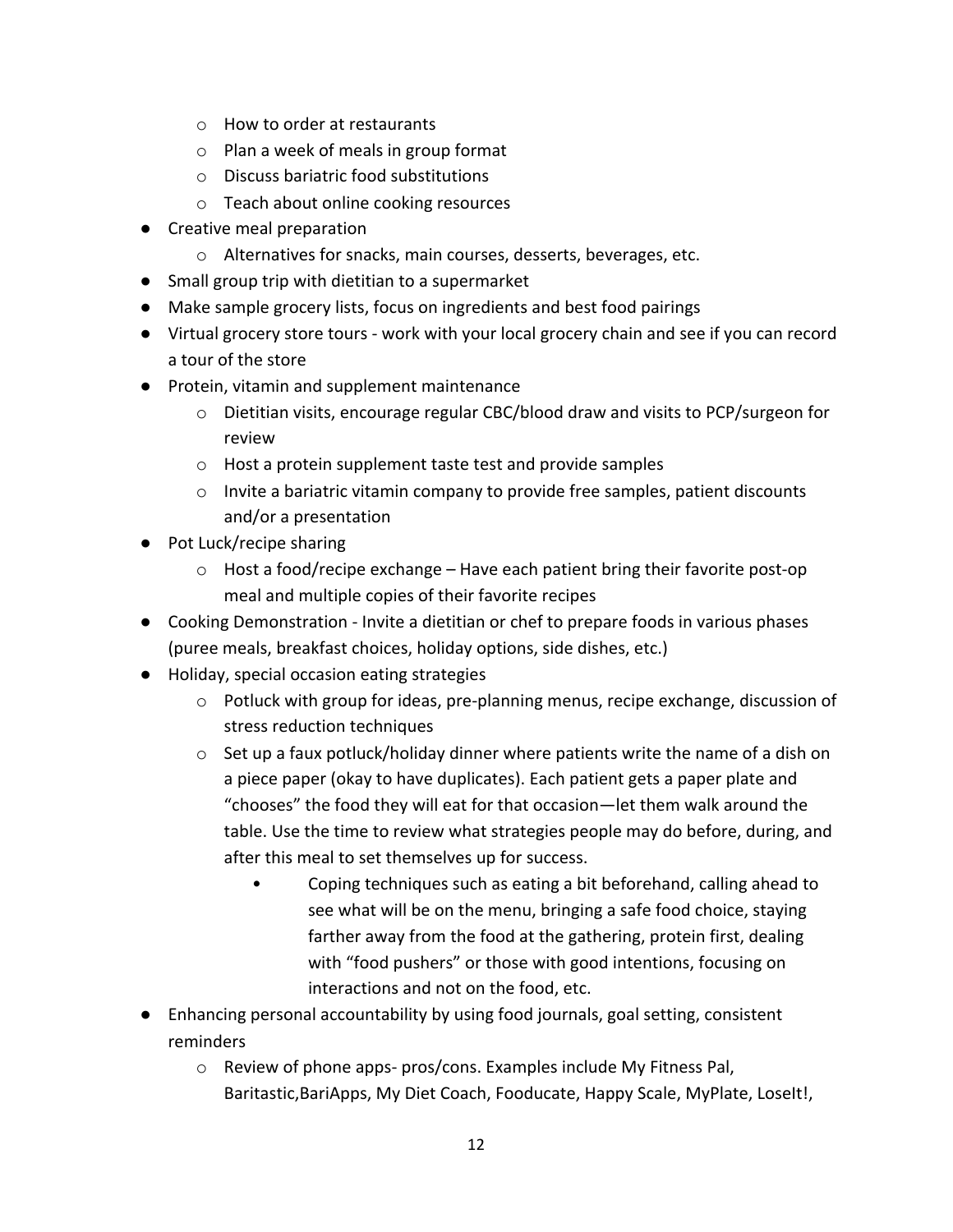Food Coach Me, and FitBit. Don't forget about hydration apps, fitness apps, and "chew timers"

● Help for managing weight loss plateaus and how to deal with weight regain

# **Social/Relational Health**

- Share experiences and needs with group and leader, encourage bonds between patients and empowerment outside of group setting
- Discussion about what meaningful support is and its merits
- Focused topics for family and other support people to help them understand changes after weight loss surgery
- Discussion/ideas for support/family opportunity to communicate with other patients/support/family and/or the surgical team
- Process the impact of the "food police" and/or weight loss saboteurs in patients' lives. Discuss/role play how to be assertive in these situations
- Influence of cultures and traditions and the impact upon post-surgery weight loss outcomes
- Discussions of family dynamics, work life, intimate life, self-perception and the successful maintenance of weight loss
- Appreciation of how relationships may become strained during the bariatric process
- Suggestions for involving others in a more supportive, shared manner
- Sensitivity to comments/opinions of others: Identify sensitivity in life history, include discussions, role/play, ways to respond with group
- Patients "paying it forward"
	- $\circ$  Discuss ways to reach out to other patients, renew commitment to better health and quality of life by being role model to others, helping others who struggle (as mentors, angels, guides, staying in support group after surgery)
	- $\circ$  Schedule a service project for your group, i.e. everyone brings a canned food item for food drive or have a clothing drive or exchange
	- o Offer raffle to encourage participation
- Post-surgery intimacy
	- o Share self-perceptions of appearance vs. reactions of others prior to and following surgery and how this affects comfort with intimacy, sexuality
	- o Risks related to promiscuity
	- $\circ$  How to cope with increased attention from others (both wanted and unwanted)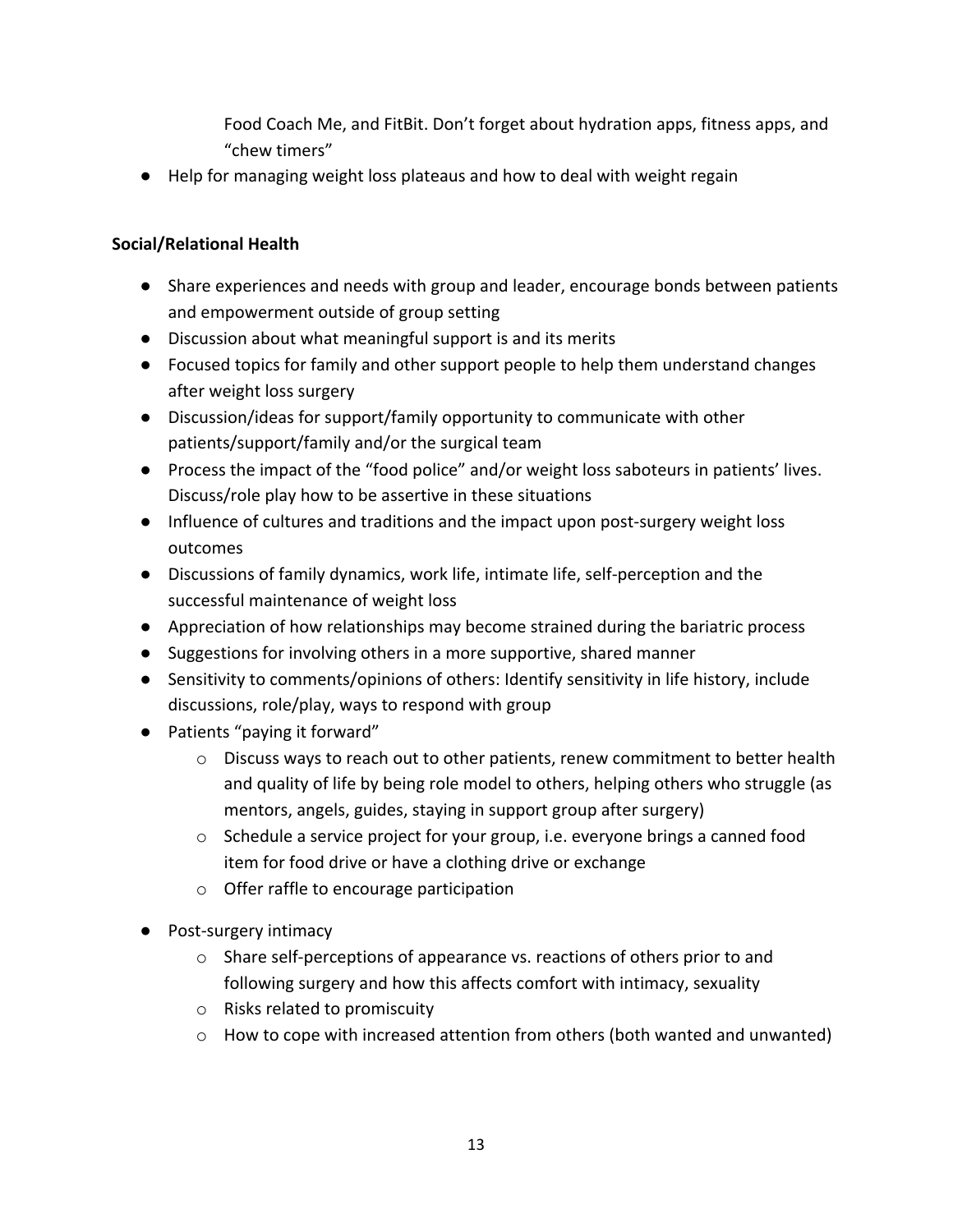- o Instruction, group discussion about stress, anxiety management, other self-care ideas in response to the increased opportunity for intimate relationships (nonsexual and sexual)
- Marking special occasions within support group (AA model for milestones)
	- o Weight loss surgery anniversary celebration
	- o Fashion show
- Outside events, consider gathering outside of group. This is a great way to build relationships.
	- o Summer picnic, fall party, attending a health lecture, going to a baseball game

The previous represent some possible options to enhance your current support groups. Another great way to get ideas would be to ask your attendees for their feedback. Consider distributing a support group survey no less than annually to encourage creative ideas, as this could be one of your greatest and most relevant resources.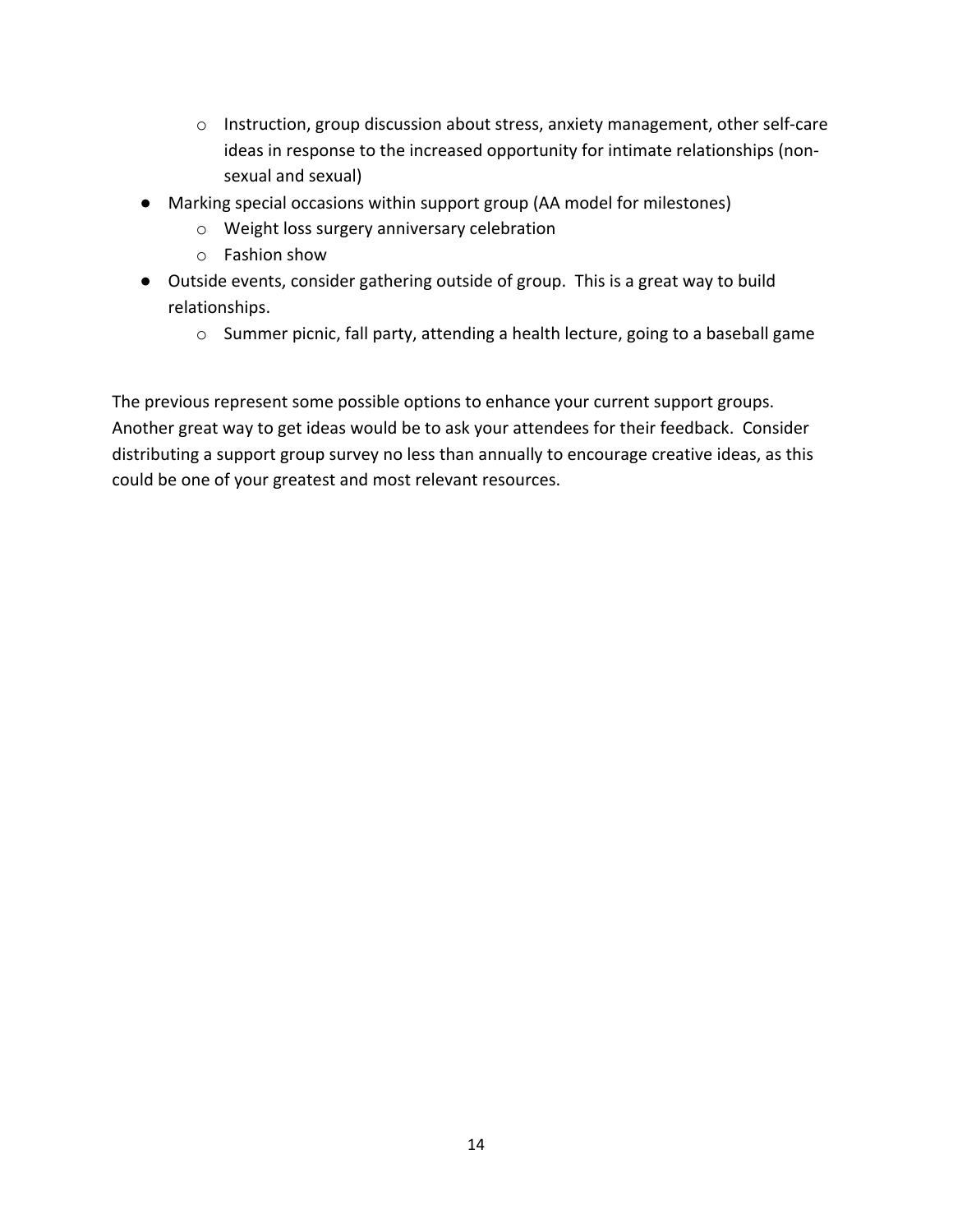## **Section 3: Keeping Patients Engaged**

Patients who have had bariatric surgery want to lose as much weight as realistically possible, and they hope to maintain that weight loss for the rest of their lives. More importantly, they hope for a dramatic improvement in the overall quality of their lives. Bariatric surgery programs can help their patients accomplish those goals by partnering with them at multiple junctures along their pre and post-surgery journey. A consistently responsive and meaningful bariatric support group component can be one way to strengthen the alliance, helping patients to stay actively engaged with their programs for years to come.

### **Components of Effective Support Groups**

Effective bariatric surgery program support groups offer patients and their support systems a variety of ways to stay connected. They offer opportunities to learn about and incorporate healthier lifestyle habits with the hope of facilitating better long-term post-surgery outcomes. Responsive support groups provide a sense of shared mission and purpose in the midst of an embracing and accepting community. Increased emphasis on patient accountability and "back on track" weight loss education and assistance may be additional components of any bariatric surgery program's support group mission. These and other benefits are paramount to any support group's commitment to facilitating a long-term program/patient alliance.

In addition to the more traditional in-person support group option, current and newly emerging technologies offer a myriad of possibilities and options for bariatric surgery programs to keep their patients active and connected. Technology (online/smart phone) and social media programs that allow for real time interaction are viable options. Such alternatives are seen as retention enhancing vehicles for patients and their supportive others. They offer advantages including accessibility, convenience, and cost effectiveness. Social media/chat sites/blogs, video conferencing, online newsletters, weekly email and similar resources are possible alternatives within the support group framework and mission. Obesity surgery related websites also offer on-line support groups, as well as education modules that can be used by programs to keep patients and their support systems connected via a program's website, either using a link to the materials or by imbedding them on the site.

Whether in-person or using an alternative format, patients are more likely to remain invested in the support group when they actively participate. With an in-person support group, a volunteer or "buddy" program of post-operative patients can be one way to encourage engagement through greeting patients, providing testimonials/experiences, as well as answering questions from pre-operative patients or those who recently had surgery. Patients can serve on advisory committees and help with the development of program specific useful resources for the support group, whether on-line or in person. They can serve as in-hospital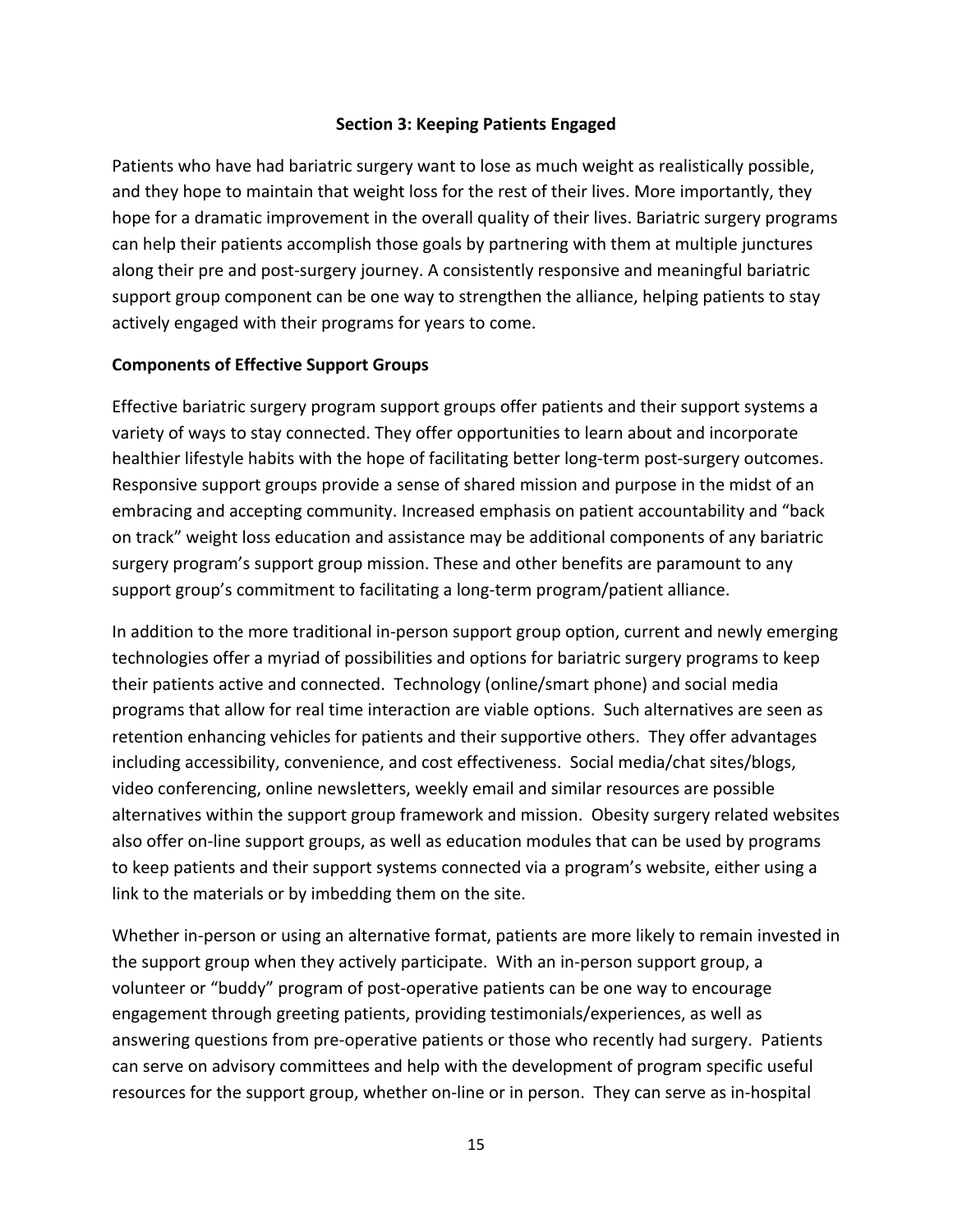mentors for the post-operative patient. These and other volunteer tasks can help a bariatric patient feel that they are an integral part of the group, and increase the likelihood of their continued support group attendance.

Evolving bariatric surgery program support groups need to be flexible and adaptable to meet patient needs. The traditional group format may not always be the most practical option. Patient schedules, financial considerations, and support group accessibility (time, location and transportation limitations) may influence attendance. Regardless of these challenges, meaningful support is thought to be vital for optimal pre and post-bariatric surgery outcomes. Bariatric surgery programs must consider creative and pragmatic options for patient support. Whether utilizing in-person groups meetings or alternative options, patient privacy issues (HIPPA) must obviously be taken into account. Institutions should review their policies and procedures guidelines with this in mind.

From a practical standpoint, in-person support group frequency of attendance may be affected by a number of variables. While not an exhaustive list, factors such as where and when a group might be offered can greatly impact support group attendance regardless of a patient's motivation. The number and types of patients at any given meeting, along with the scope of topics discussed may affect in-person attendance one way or another. These and other considerations are important for helping patients and their support systems to remain actively engaged. Alternative means of providing support can reduce these barriers to actively engaging in a support group. While in-person support groups might be considered "the Gold Standard," maintaining patient connection and involvement is essential to long-term success with maintaining weight loss.

### **Role of the Facilitator**

The group facilitator can play a significant role in how much a patient and his/her accompanying support people may feel connected to or put off by the support group experience. Patients are likely to feel actively engaged to the extent that they believe that their emotional well-being is of paramount concern to the facilitator. This can be accomplished in a variety of ways. Facilitators can do this in part by cultivating a climate that respects the privacy of sometimes very sensitive issues that get discussed in support groups. The group may address this by beginning each support group session with verbal instruction that confidentiality must be maintained by all participants. Sign in sheets or posted "house rules" may also work.

Facilitators may cultivate a welcoming environment by fostering a friendly environment. This allows patients to comfortably share their experiences, while clarifying misperceptions and educating them about a wide range of bariatric surgery journey issues. It is imperative that the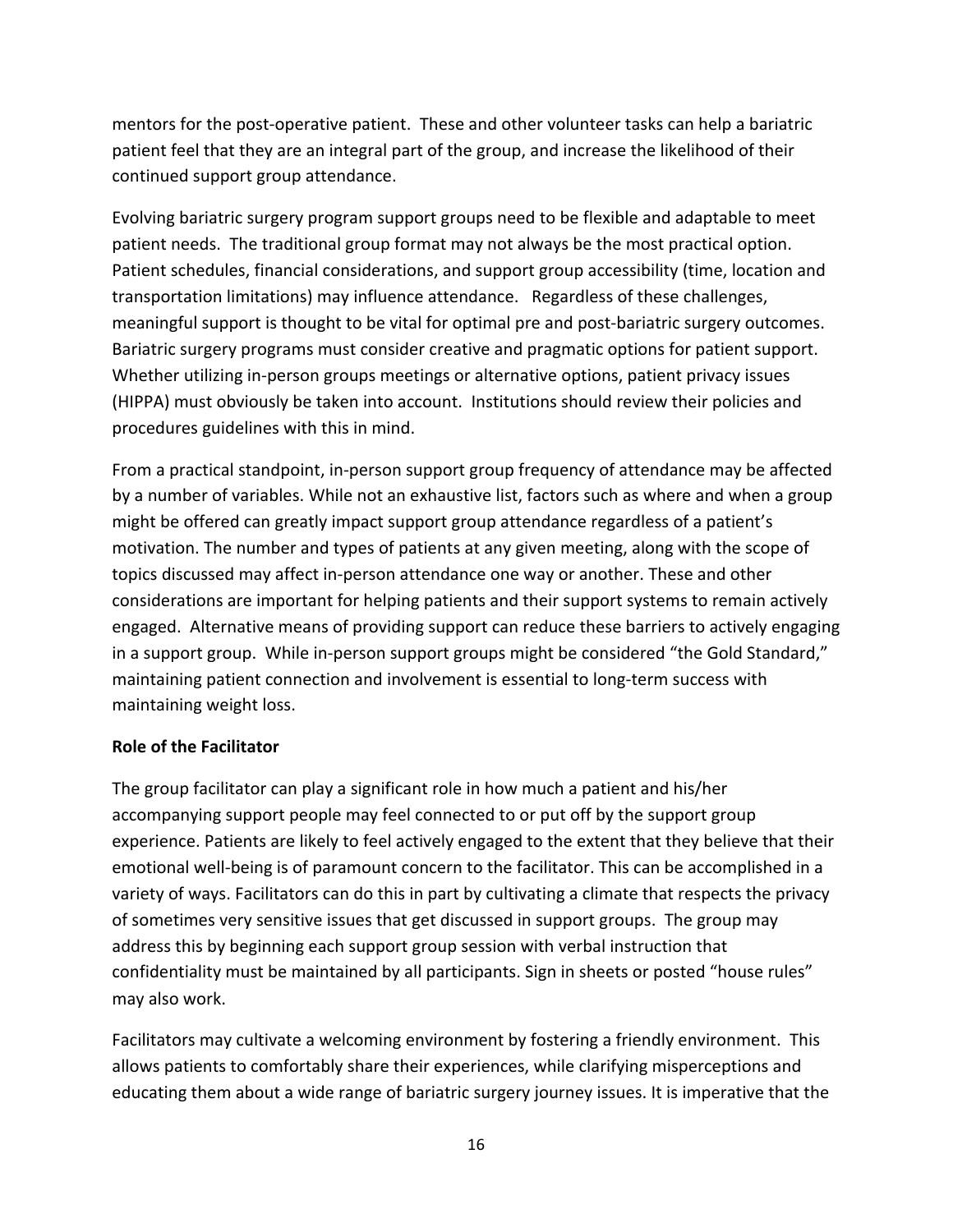facilitator maintain a positive and respectful tone which emphasizes sensible and positive postsurgery outcomes, while addressing the sometimes very emotional concerns raised by those struggling with their post-operative process and the challenges it may bring.

# **Special Events**

Groups that offer and host special events might be another way to keep patients and their support systems actively involved, engaged, and repeatedly attending meetings. Examples might include offering a cooking class, having a surgeon present to address relevant patient issues, hosting a protein taste test or offering a grocery store tour. New patients may be more likely to attend a support group meeting when a special event is added. Ongoing patient involvement may also be enhanced with a yearly picnic, a Fall festival/Spring gathering or team participation in the Walk from Obesity. These and other creative initiatives can be a great way for support group members to get together outside of the traditional group setting.

Groups may be divided by types of surgery, by pre-versus post-op status, by how far out from surgery patients might be, and by sex, age and other variables. There are valid arguments in favor of segmentation; however, if the facilitator has the experience and skills to address all types of patients, then the group may benefit from the wide diversity of patients, their input, and the discussions generated.

### **Problematic Group Dynamics and Behaviors**

A myriad of potentially destabilizing group dynamics can make or break the support group experience. For example, if one participant is allowed to repeatedly dominate group discussion, others may feel less valued or able to have a voice. Members may react to this either by tuning out in the moment, or they may feel disenfranchised enough to leave the group altogether. It is important that the facilitator respectfully acknowledge each participant's issues, but if necessary, sensitively and skillfully shift the focus of attention away from that participant. The group leader may choose to draw others into the discussion or adeptly transition to another topic. In any case, the facilitator's skill set has a meaningful role when it comes to keeping patients connected to, and engaged in, the group over time [1].

### **Size**

Size also matters when it comes to group dynamics. Groups with less than ten participants are more likely to share their personal concerns and experiences. Groups with larger numbers may provide more opportunity for finding others to relate to, but may decrease the time each individual has to share experiences. The facilitator should take the group size into consideration as to how to best lead the discussions. Larger groups may be better suited for more general didactic discussions relating to program guidelines for diet and lifestyle changes.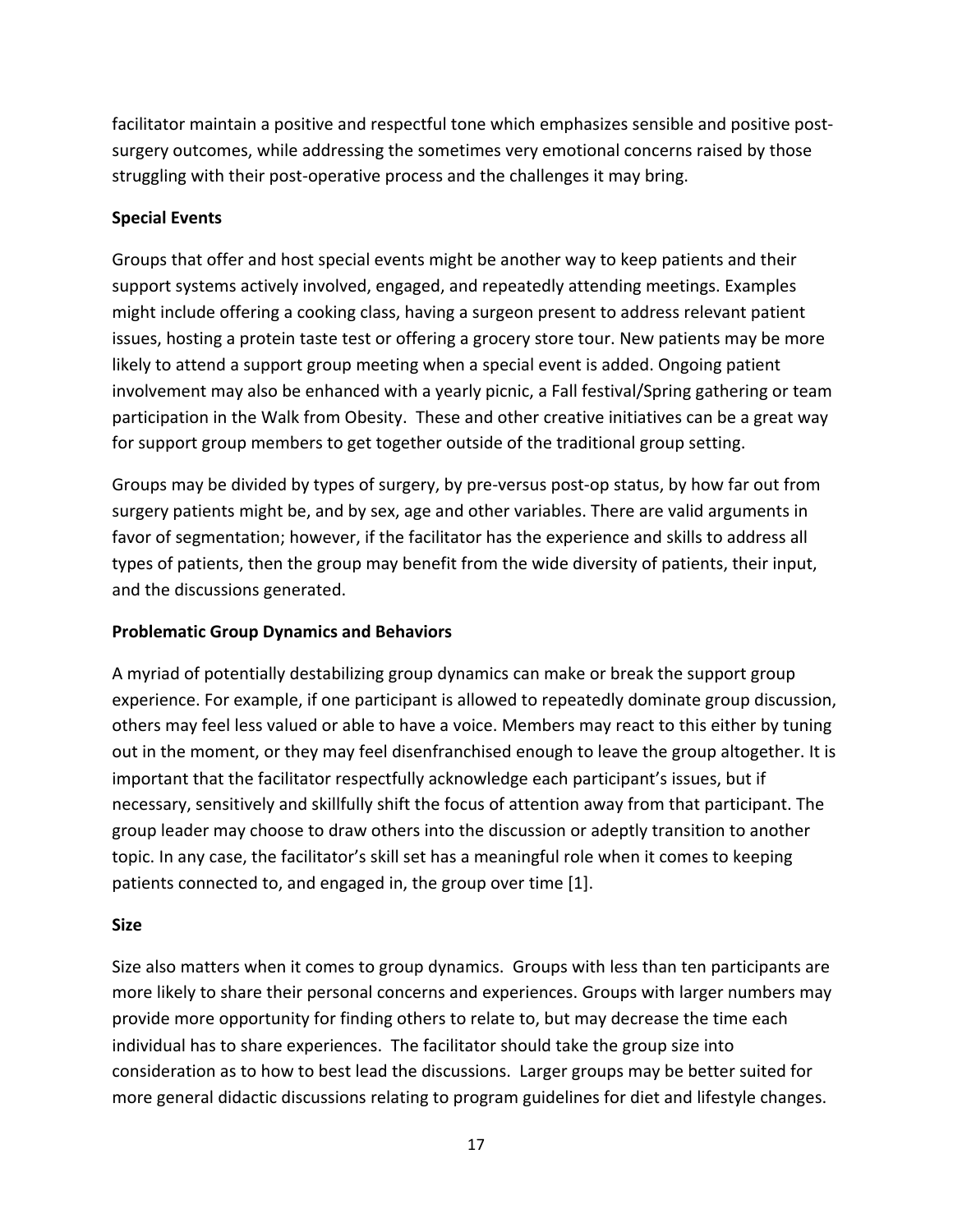Smaller groups may be more conducive to exploring personal experiences, feelings, perceptions, fears, and individual challenges.

### **Accommodations**

Besides group size and dynamics, bariatric surgery program support groups need to be sensitive to the physical needs of their attendees. Any support group provided should take into consideration and offer accommodations for patient safety, comfort, and ease of access. Userfriendly bariatric seating should easily accommodate individuals with obesity and their supporters. The meeting place should have good ventilation and heating/cooling for physical comfort. Noise distractions should be minimized be it from adjacent rooms, construction, or any other form of external source. Meetings should be held in an easily accessible room, either on the main floor, or if on a different floor, be available by elevator. Any meeting site should meet ADA guidelines with regard to accessibility, parking, and otherwise. Programs that emphasize and accommodate patient needs may increase the chances that participants stay actively engaged.

#### **Use of Surveys**

While keeping attendees engaged in meetings and satisfied with content is a vital support group focus, members will vary in their beliefs of what is useful or irrelevant in regard to the topics/discussions offered. Some may actively participate in meetings, while others may remain silent, yet absorb a great deal from any particular meeting. Still others may sit quietly, but feel frustrated that their needs are not being met. It is important that the support group facilitator ensure that the groups are consistently representative for the largest number of members. One way to assess this might be with a support group member survey. Such a measure may be a helpful vehicle for the quieter individual who might feel more comfortable sharing his or her thoughts in an anonymous manner. The support group survey can gather meaningful data with regard to logistics, topics, group format, valuable resources and other relevant issues. Support group surveys can utilize a mix of item ratings on a Likert Scale (a Likert Scale measures to what extent an individual agrees with a specific statement) and/or more open-ended questions that provide attendees the opportunity to offer their feedback and suggestions in a less structured manner. Ideally, a support group survey would be available to be administered to all attendees of a bariatric surgery program. Hopefully, this would allow for a representative sampling of ideas and suggestions that might best enhance the support group experience. Current technologies allow for a broader range of options for support group survey dissemination and completion.

In summary, bariatric surgery programs that have support groups with meaningful topics, activities, and flexible formats increase the likelihood of helping patients stay connected and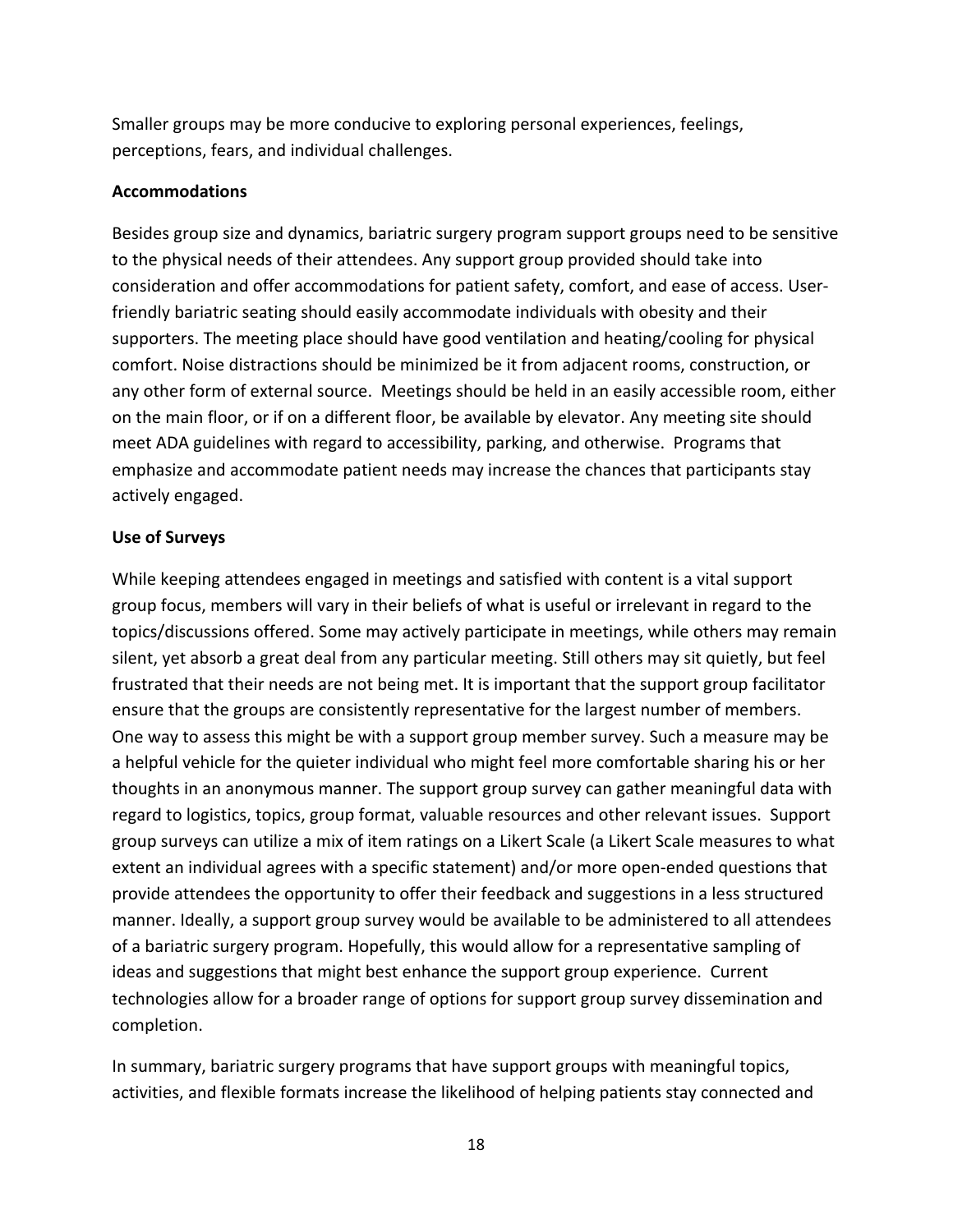focused on their long-term weight loss maintenance and can assist in providing patients opportunities for personal growth and an improved quality of life. Each program must utilize all team disciplines (administrative staff, dieticians, physicians, other medical staff, etc.) to promote the value of commitment to support group attendance among its patients for short and long term healing and success.

1. Reuscher, L. (2013). *No Nonsense Support Group Guide: Practical Strategies for Leaders.*  CreateSpace Independent Publishing Platform.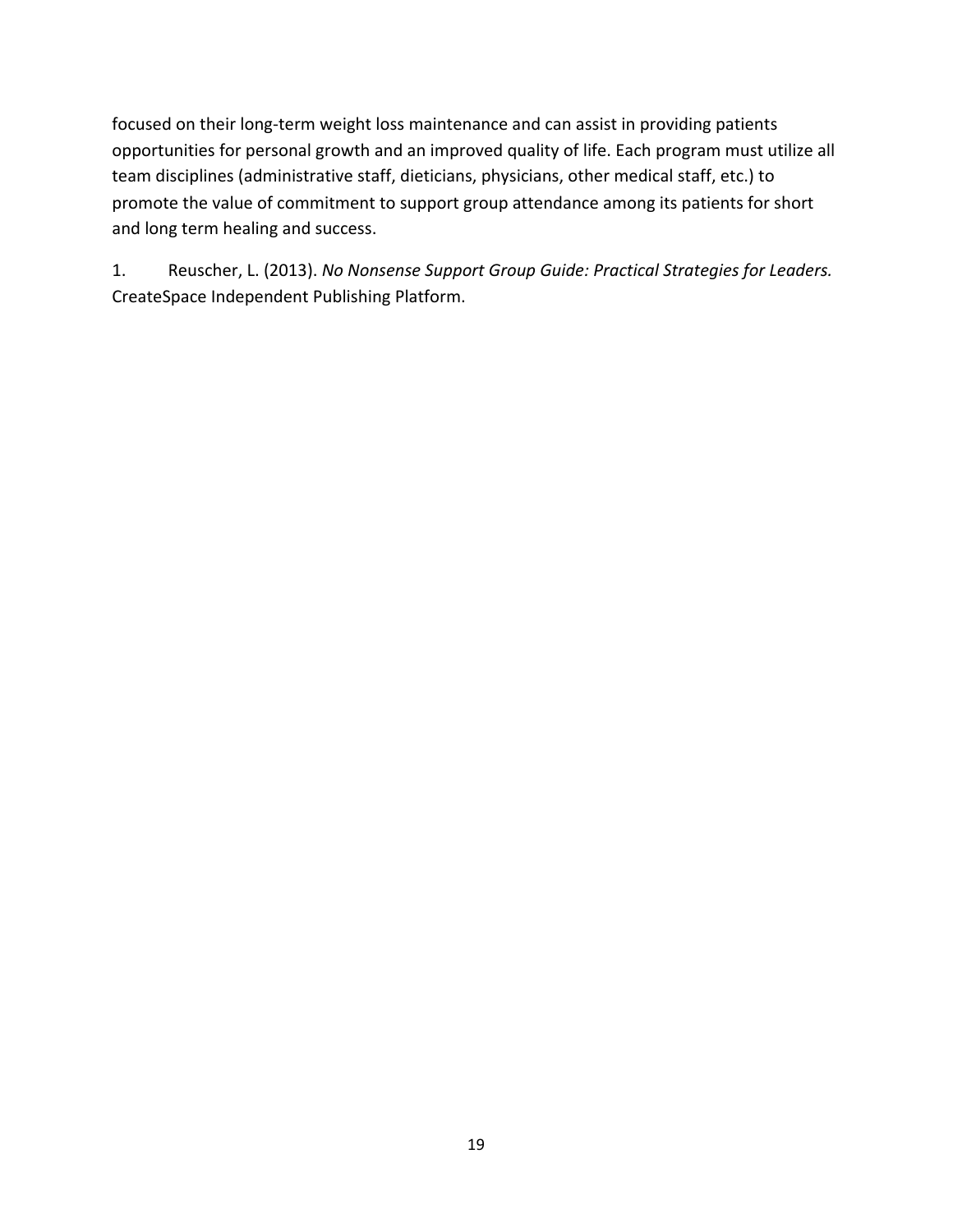### **Section 4: Current Research**

The studies referenced below use the scientific method to arrive at conclusions surrounding the effectiveness of support groups. While common sense and subjective experience should never be dismissed, the scientific method is systematic and adds objectivity, precision, and a means of verification. Even a passing knowledge of the scientific method is valuable in everyday life, such as being able to read the daily news more critically, making decisions on what to eat, and navigating the healthcare system. More specifically, the ensuing support group research literature can be helpful in several situations. It can help bolster confidence in support group leaders as they experience the inevitable ups and downs common to facilitating groups. It can also help them come up with useful ways to encourage the attendance of potential members who might initially be more indecisive about coming. Finally, the data can be a valuable asset in enlisting the assistance of hospital/bariatric surgery center administrative personnel in making decisions about support group availability and implementation.

Research suggests that bariatric surgery support groups are linked with better weight loss outcomes. A higher level of social support in general has been associated with greater weight loss after bariatric surgery [1]. The 2013 updated clinical practice guidelines for the perioperative support of the bariatric surgery patient includes the recommendation that "all patients should be encouraged to participate in ongoing support groups after discharge from the hospital" ([2] p. 168).

### **Psychotherapy vs Support Groups**

A recent literature search and resulting meta-analysis of nine studies of either psychotherapy sessions or support groups after surgery focused on weight loss as the outcome of interest [9]. It showed a modestly beneficial effect on weight loss up to three years after surgery. The difference between psychotherapy (individual or group sessions led by psychologists) and support groups was not statistically significant. An important finding was a "dose effect," with patients who attended five or more meetings the first year after surgery losing more weight. Another study, examining adherence to clinic follow-up visits in the year after surgery, found that among adolescent patients, support group attendance was positively associated with better adherence [10]. Weight loss, which is easily quantifiable, is typically the primary outcome of interest in research studies. However, as noted by various authors, support groups are potentially beneficial in ways other than weight loss alone [5-8]. Future research may investigate additional hypothesized benefits such as improved health-related quality of life, fewer obesity-related comorbidities, reduced emotional suffering, heightened sense of community, promotion of continued patient-provider follow-up, access to a forum for improving knowledge, enhanced coping with changes in relationships, and reduced risk of a return of old eating habits.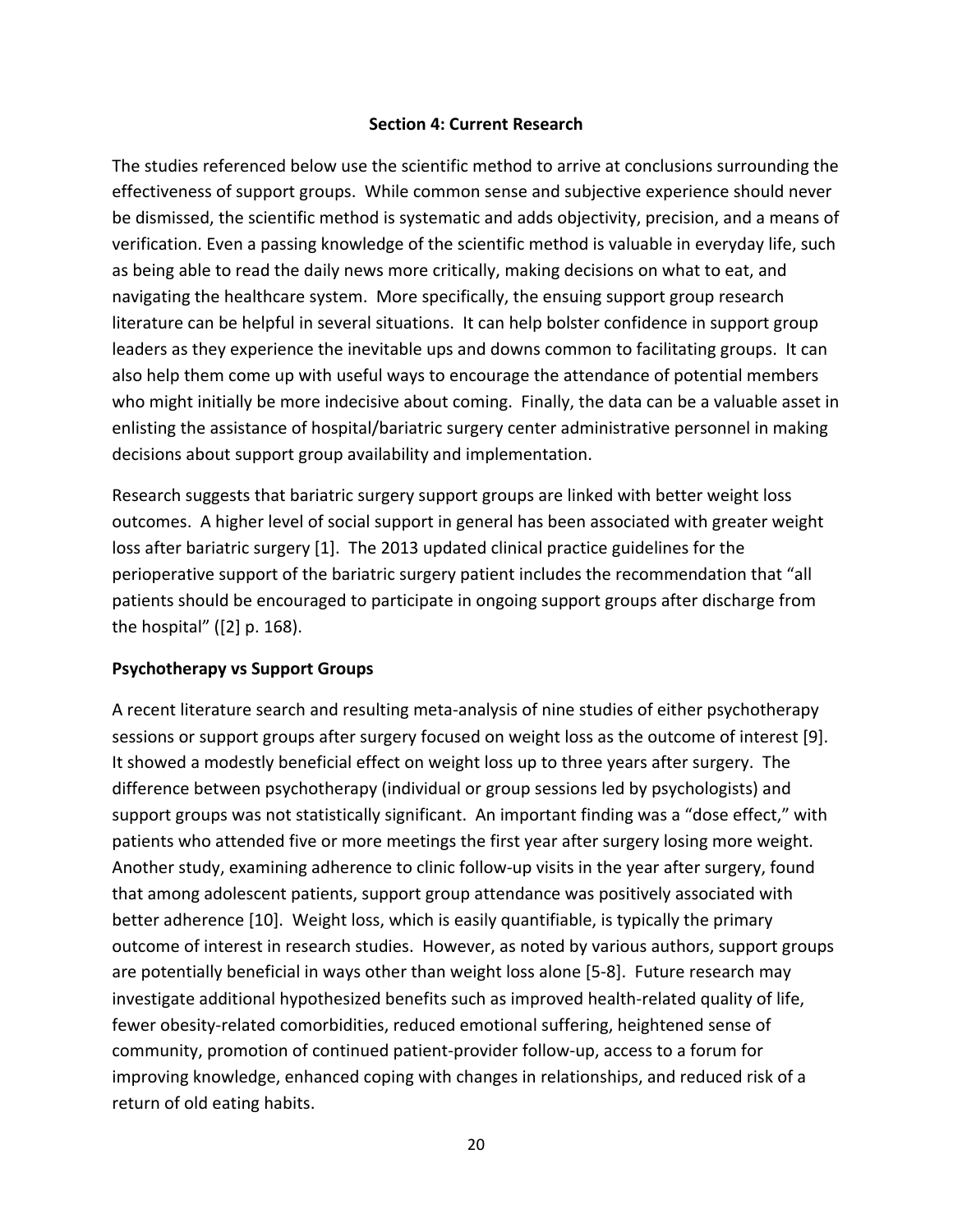#### **Non-weight Related Benefits**

In examining non-weight related benefits of support groups, a 2012 study demonstrated that using an online support group was viewed as very important for patients experiencing a loss of appetite after surgery. They noted that the group offered a social support system which encouraged airing of concerns, which ultimately normalized individuals' experiences [13]. A recent Canadian study found that support group attendance was associated with being nearly twice as likely to engage in weekly moderate to vigorous activity in the years following surgery [14].

### **Patient Self-Report Studies**

Studies based on the self-report of patients who do and do not attend support groups illustrate the problems of potential bias in nonrandomized research models. Not surprisingly, patients who did not attend support groups were more likely to endorse a statement such as "I would do the same with or without attending support group meetings" than those who do attend such groups [11]. However, these researchers also showed that self-report data can yield fruitful insight that can improve support group attendance and/or retention. Participants suggested strategies including the provision of food samples, having a physician attend group meetings, offering something new at each meeting, and offering more than one option for meeting times, including weekend meetings. In another study, using a telephone survey of 118 patients, participants were asked to list the reasons for support group non-attendance. The top reasons included being too busy (25%) and feeling intimidated (21%), while the most frequently-endorsed reason for attending was to meet "like-minded" people (63%) [12]. Such studies provide valuable information about possible strategies to improve attendance, such as addressing practical and emotional obstacles, and emphasizing the support group as an opportunity to interact with people who share similar experiences, issues, and concerns.

A recent area of inquiry has involved online support formats. One of the most recent studies coded more than 1,400 messages posted on online bariatric support forums. They identified the values of sharing factual information, gaining advice and emotional support from peers, and reinforcement for following guidelines for weight loss. There was strong evidence that bariatric patients benefited from such opportunities both prior to and following surgery. In conjunction with in-person groups, it was concluded that referrals to online support forums seem to be of value to patients [15]. A similar study provided a content analysis of 6,800 posts on Facebook based bariatric support groups. These groups were seen to be a popular and highly utilized means to gather information regarding medical and dietary issues, seeking support for emotional issues such as body-image, and addressing concerns related to stigma and bias based on weight. A cautionary note, however, was that accuracy of information provided was not assessed, and may be a limitation to such online forums [16].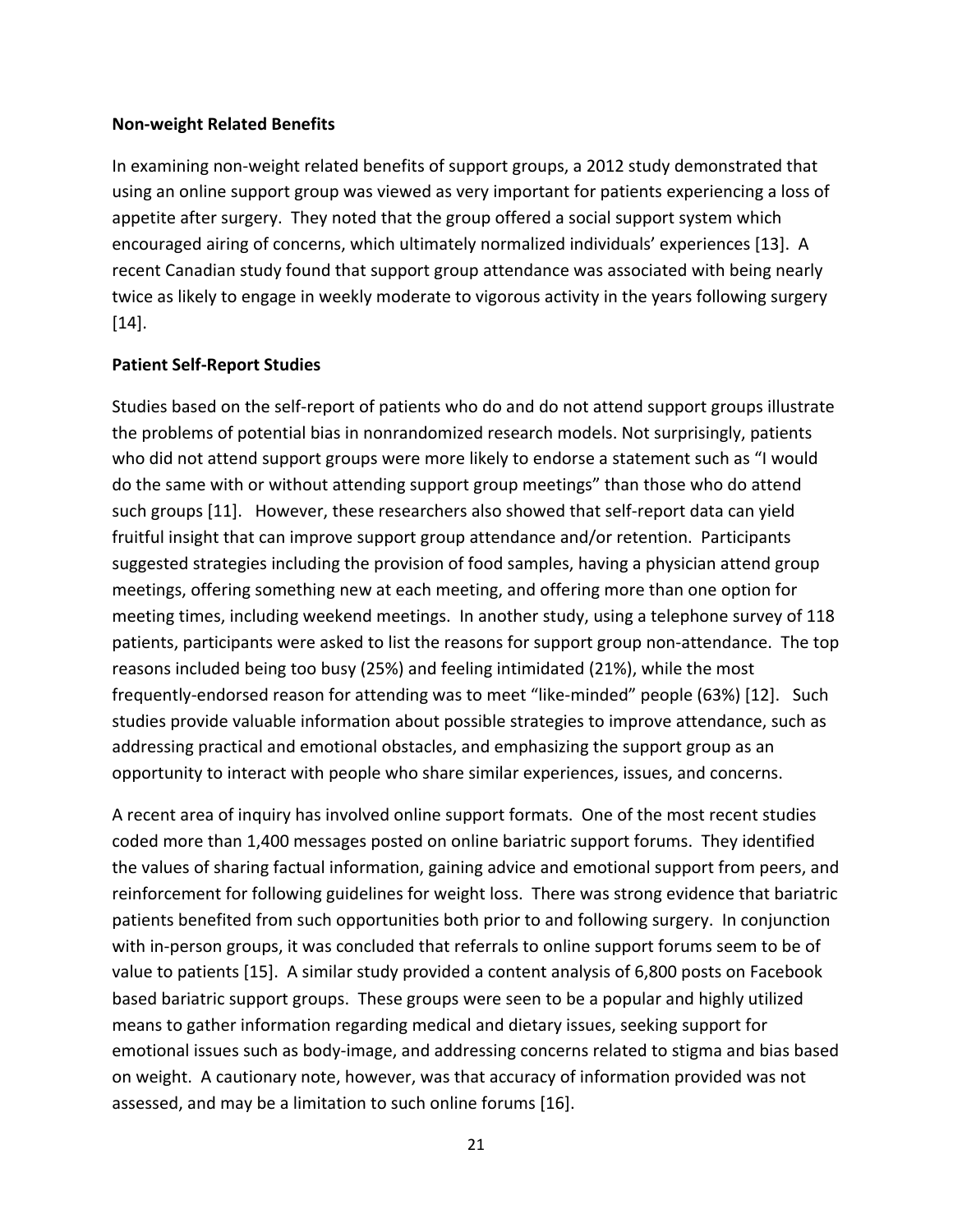### **Challenges of Support Group Research**

There are several challenges within the domain of support group research. Articles reviewing studies linking support groups to WLS outcomes reveal a reliance on self-selecting samples, rather than randomized clinical trials [1,3]. Participants in the existing observational studies, who were already attending support groups, likely represent a subset of patients who are particularly motivated, and thus may not be representative of the overall population of WLS patients. In other words, the observed benefits of support group attendance could be biased by the characteristics of the person who chooses to attend rather than to the intervention itself. One challenge to empirically demonstrating the benefits of bariatric surgery support groups is that a randomized clinical trial withholds support group access from control participants. This presents an ethical challenge, given that observational studies and clinical experience suggest that support groups are beneficial. Rather than withholding participation in a support group entirely, randomized assignment could be accomplished by using groups that emphasize different components of what are thought to be the ingredients for an effective intervention such as open discussion versus education-based format, or, as suggested by Kaiser et al., use of different modalities such as internet-based and telephone-based groups [4]. Another approach would be to study the difference between the effect of enhanced support with a focused and intensive support program and visit schedule versus a standard care perioperative education and support approach. Given the positive findings cited regarding the benefits of bariatric support groups, and the limited availability of such research, continued exploration within this area seems especially promising and likely to yield information which will be of great value both to individual patients and bariatric programs eager to maximize outcomes.

### **References**

- 1. Livhits M, Mercado C, Yermilov I, et al. Is social support associated with greater weight loss after bariatric surgery?: a systematic review. Obesity Reviews 2011; 12:142-148.
- 2. Mechanick J, Youdim A, Jones D, et al. Clinical Practice Guidelines for the Perioperative Nutritional, Metabolic, and Nonsurgical Support of the Bariatric Surgery Patient- 2013 Update: Cosponsored by American Association of clinical Endocrinologists, The Obesity Society, and American Society for Metabolic & Bariatric Surgery. Surg Obes Relat Dis 2013; 9:159-191.
- 3. Rudolph A, Hilbert A. Post-op behavioural management in bariatric surgery: a systematic review and meta-analysis of randomized controlled trials. Obesity Reviews 2013; 14:292-302.